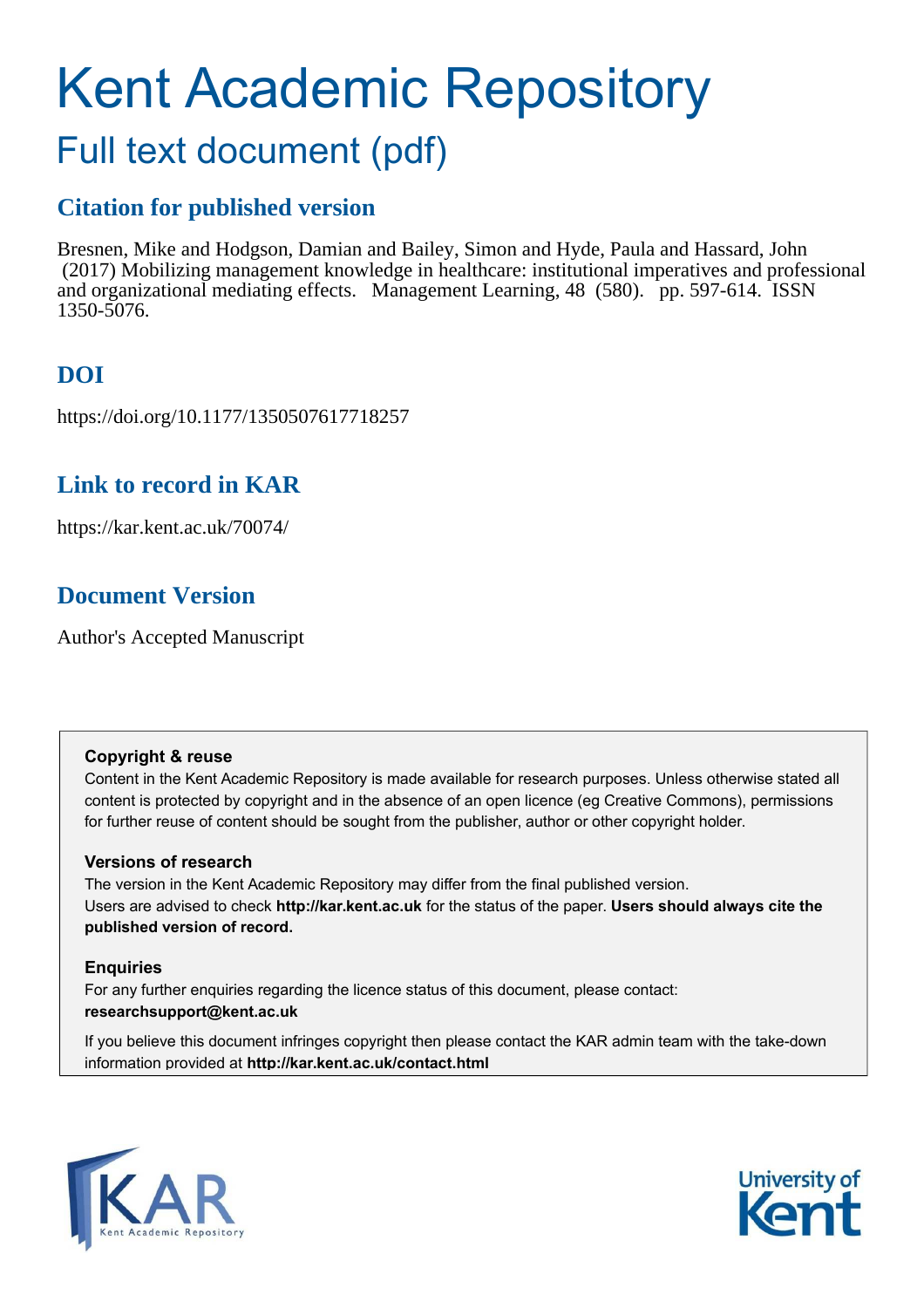## **Mobilizing management knowledge in healthcare: institutional imperatives and professional and organizational mediating effects**

\*Bresnen, M., Hodgson, D., Bailey, S., Hyde, P. and Hassard, J.

*Alliance Manchester Business School, University of Manchester* 

[\\*mike.bresnen@mbs.ac.uk](mailto:mike.bresnen@mbs.ac.uk)

Author Accepted Manuscript Accepted 4 June 2017 by *Management Learning* and published on-line 12 July 2017. To be cited as:

Bresnen, M., Hodgson, D., Bailey, S., Hyde, P. and Hassard, J. (2017) Mobilizing management knowledge in healthcare: institutional imperatives and professional and organizational mediating effects. *Management Learning***.** Copyright © 2017 (The Authors).

> Full paper can be found at: <https://doi.org/10.1177/1350507617718257>

#### *Acknowledgements*

This project was funded by the National Institute for Health Research Service Delivery and Organization (NIHR SDO) programme (project number 09/1002/29). The views and opinions expressed therein are those of the authors and do not necessarily reflect those of the SDO programme, NIHR, NHS or the Department of Health.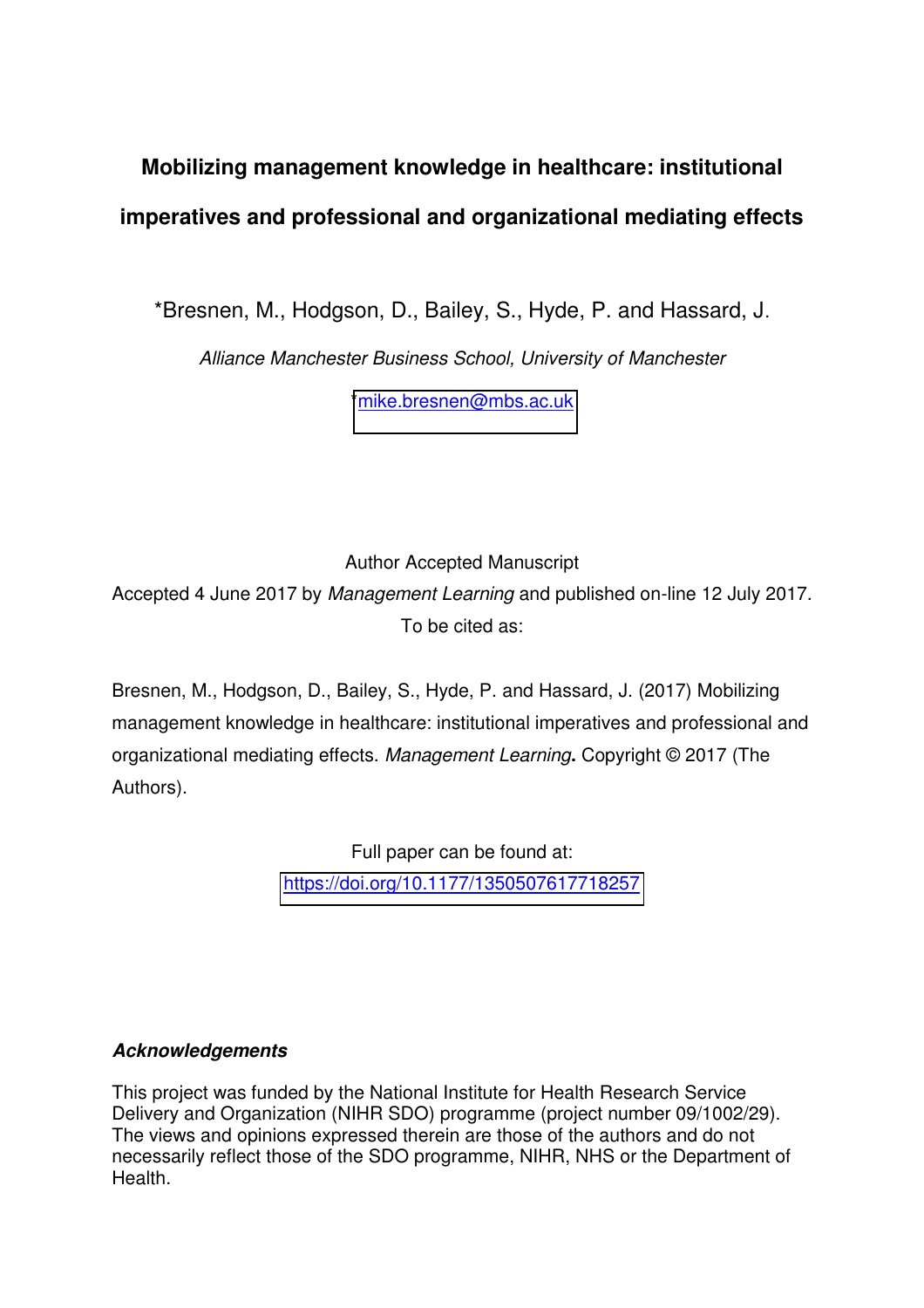# **Mobilizing management knowledge in healthcare: institutional imperatives and professional and organizational mediating effects**

#### **Abstract**

Recent changes within UK healthcare have had dramatic consequences for management and put their capabilities firmly under the spotlight. Yet, despite extensive research on managers, comparatively little is known about how they acquire and apply their management knowledge, and how this is influenced by their professional background and organizational context. Drawing upon work that distinguishes between different forms of knowledge, managers' mobilization of management knowledge is examined in the light of recent changes in healthcare. Case study evidence is presented from diverse managerial groups across three types of hospital trust (acute, care and specialist). The analysis demonstrates the mediating effects of interactions between professional background and organizational context on knowledge mobilization, and highlights how current pressures on public services are reinforcing a reliance on existing management practices, creating enormous challenges for management learning in this sector.

#### **Keywords**

Management, knowledge, healthcare, hybrid managers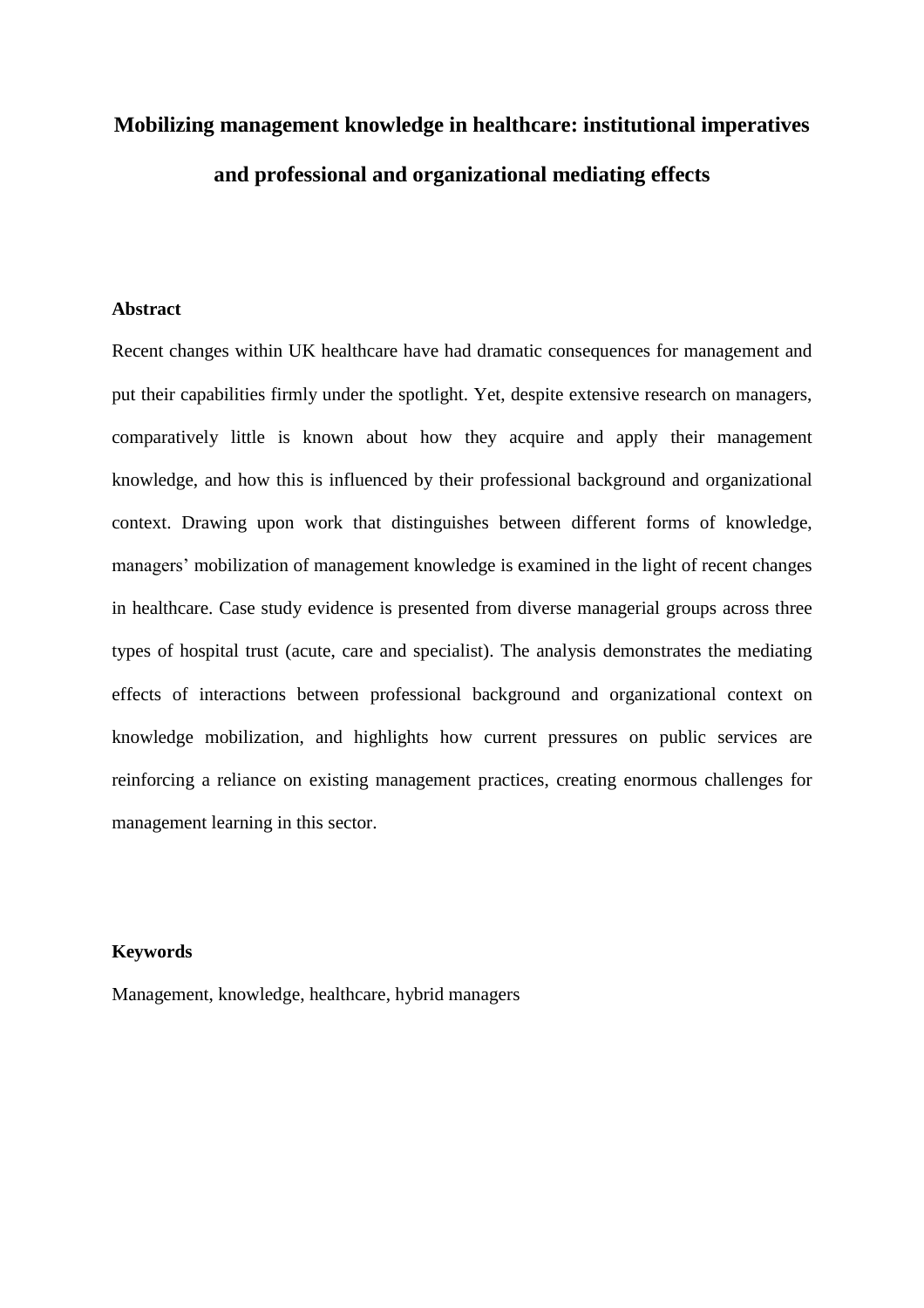#### **Introduction**

Change and innovation have been profound in recent years in many public sector institutions world-wide. In the UK public healthcare system, pressures have been put on the health service to improve efficiency and cost effectiveness as well as the organization and delivery of care (DH, 2010; Whitehead et al., 2010). Principal amongst the features of UK healthcare targeted have been managers and their capabilities (Hyde et al., 2016). Over the last decade, a series of government policies and institutional initiatives have led not only to major cuts in middle management capacity, but also challenged existing approaches to management and questioned the value of managerial capabilities and skills (King's Fund, 2011).

An important element of this critical examination of healthcare management is the longstanding recognition that supposedly 'leading-edge' management thinking does not translate easily into a healthcare context. Furthermore, it is clear there are major institutional and organizational barriers inhibiting flows of managerial knowledge and learning (Ferlie et al., 2015). Particular attention has been focused on the importance of clinicians in shaping management action (Llewellyn, 2001; Oborn et al., 2013), as well as tendencies towards a more 'inward-looking' approach to addressing management and organizational problems (McNulty, 2002). Yet, comparatively little is known about how healthcare managers mobilize and utilize management knowledge at the level of practice (Ferlie et al., 2012; Swan et al., 2016). While it is clear some codified systems of knowledge do appear to influence management thinking and action (Ferlie et al., 2015), evidence of their impact on practice is patchy, implicit and challenged (McCann et al., 2015; Hyde et al., 2016). Moreover, there is a tendency to disregard the variegated and contested nature of management knowledge as it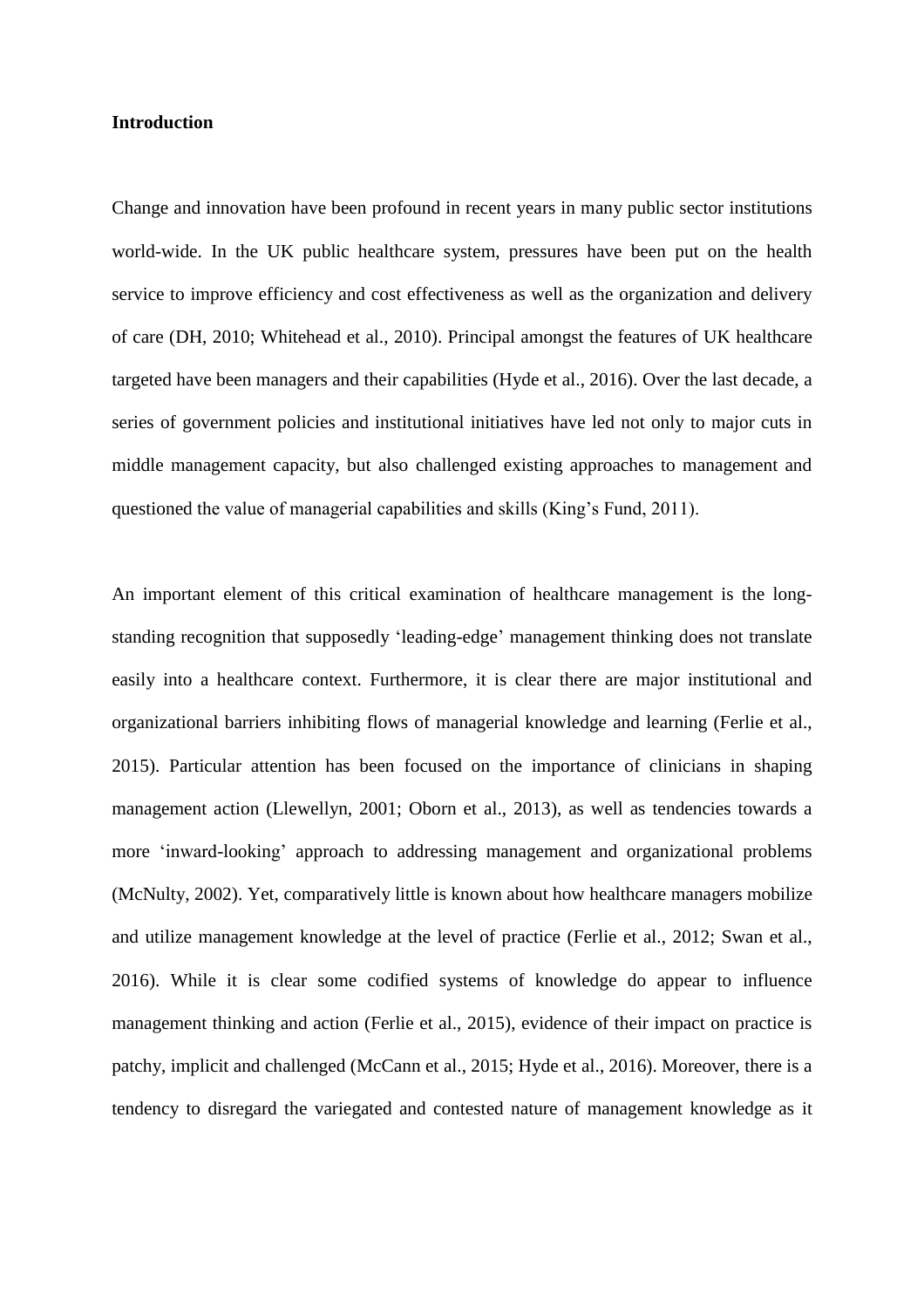applies to healthcare in favour of a simplified evidence/non-evidence dichotomy (Learmonth, 2008; Morrell and Learmonth, 2015).

There is considerable value, therefore, in developing more in-depth research into how healthcare managers acquire and apply knowledge – research which is sensitive to how different forms of knowledge may inter-relate to shape managerial thinking and practice (cf. Cook and Brown, 1999). Such research must take seriously the diversity within healthcare, the wide range of individuals engaged in managing, and also the large number of organizational types which deliver services (Buchanan, 2013). This paper seeks to examine these themes by exploring the mobilization and interaction of various forms of management knowledge in practice. It also considers how this relates to the organizational context of management action, as well as to managers' diverse backgrounds and experiences in different occupational communities of practice (Bate and Robert, 2002; Buchanan et al., 2007). It focuses particularly upon the knowledge base mobilized by 'hybrid' clinical-managers (Currie and White, 2012; Burgess and Currie, 2013) and how this relates to that of their socalled 'pure play' counterparts (Buchanan, 2013).

#### **Management knowledge in healthcare in a context of change**

The economic downturn since 2008 has had a significant global effect on managers and management across both public and private spheres, with the impact of financial cuts and associated organizational change and restructuring falling particularly heavily on the public sector (Hyde et al., 2016). The impact upon those employed in middle management positions has been dramatic, particularly in healthcare. In the UK, not only have sharp decreases in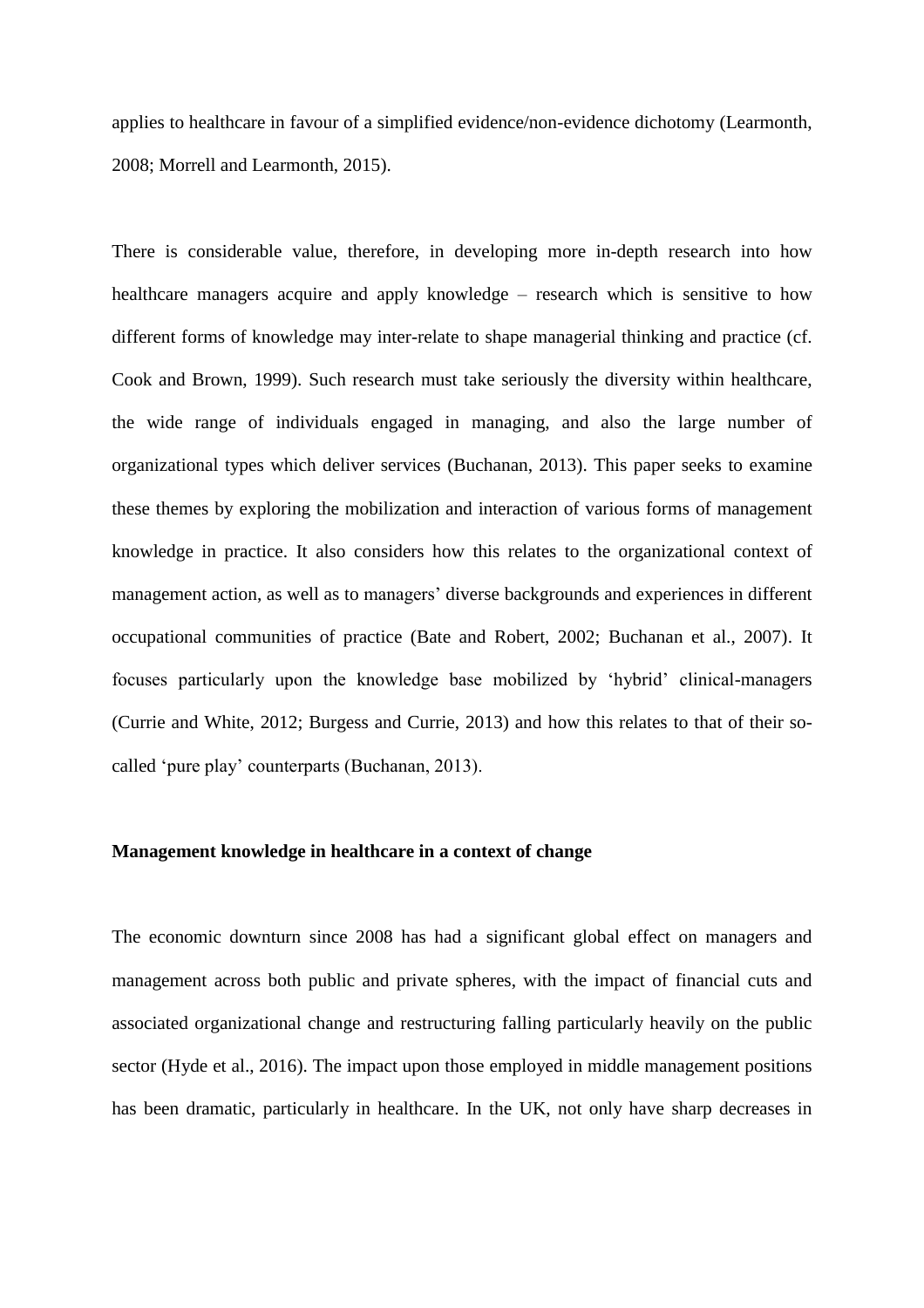government funding featured in 'austerity' plans, but legislative changes affecting the NHS have also had a profound effect.

In 2012, the UK government passed the Health and Social Care Act, which enacted the recommendations of a white paper proposing reducing management costs by 45% over four years (DH 2010). Although 'frontline' managerial positions were protected (to avoid public criticism), the act effectively delayered the NHS by cutting management numbers in secondary care institutions and abolishing several administrative organizational tiers dedicated to local and regional strategic planning (Whitehead et al., 2010). Other major changes included introducing more commercialism and competition through allowing 'any qualified provider' to bid for NHS service contracts (Hyde et al., 2016: 27). Further pressures on management came through the Five Year Forward Review, which proposed £22 billion efficiency savings by 2020 (NHS England, 2014). The impact on NHS managers has been a simultaneous intensification of work and transformation of roles, with managers still being expected to implement substantial organizational change in the face of continuous headcount reduction (Hyde et al., 2016). Given the unfavorable reputation middle managers have acquired in recent years (Brocklehurst et al., 2009), it is perhaps unsurprising there was relatively little critical public response to the proposed cuts in management, as this could be presented by policy-makers as reducing 'bureaucracy' to allow greater concentration of resources on front-line provision.

In this extremely challenging context, attention has been directed at the quality of healthcare management and the professional expertise and knowledge base available to and used by healthcare managers (King's Fund, 2011). For some time, healthcare management has been perceived as 'lagging behind' developments in (private sector) practice. In turn, such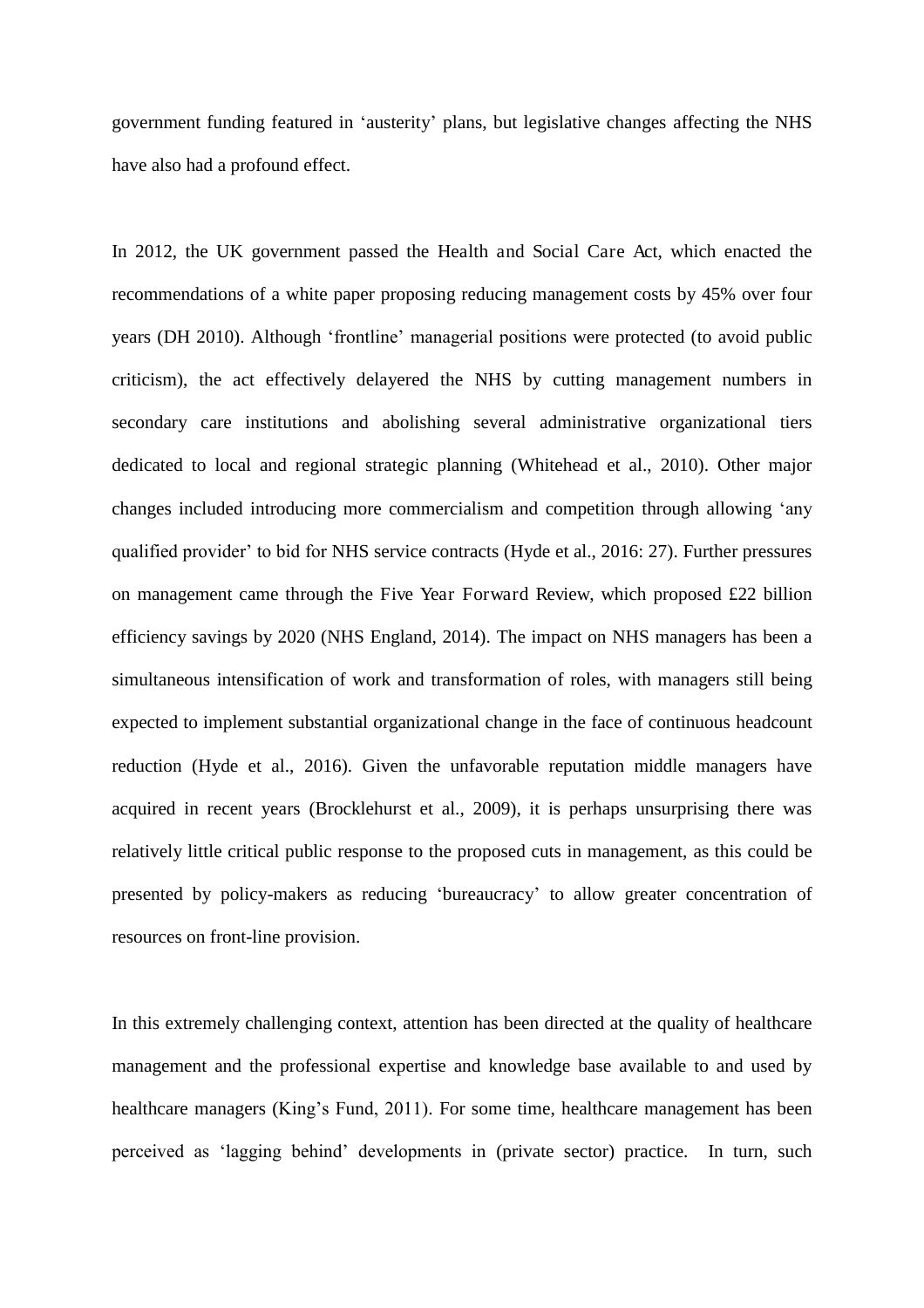negative profiling has seen emphasis placed on the need for healthcare managers to mobilize supposedly 'leading edge' management thinking more effectively (Pollitt, 2013), as well as act in more innovative, financially-aware and entrepreneurial ways (Hyde et al., 2016). This has led to examination of the nature of managerial work, its professional basis and underpinning body of knowledge (Ferlie et al., 2012) – the space and time to develop new managerial capabilities becoming rarer just as these capabilities are in most demand.

As in other sectors, healthcare management has struggled to develop a distinct knowledge base based upon a clear-cut professional identity (Currie, 1997). Healthcare management is highly differentiated – involving not just general managers, but also clinical and nursing staff and extending across diverse specialisms and delivery modes (Buchanan et al., 2007). Furthermore, while healthcare management is sufficiently similar to management in other contexts to make generic principles and practices relevant, it is distinctive enough to make the application of generic management knowledge problematic (Currie and Suhomlinova, 2006). Indeed, healthcare management has its own institutional modus operandi, driven inter alia by distinctive clinical service operational demands, stringent regulatory requirements and close political and public scrutiny (Bevan and Hood, 2006).

Healthcare is also marked by a heavy reliance on hybrid managers (Llewellyn, 2001), with many management functions, at all levels, being delivered by clinicians and other health professionals (e.g. nurses). Particular attention has been directed towards understanding the consequences for healthcare management of the different orientations and logics of business and clinical managers (Currie, 1997, 2006; Llewellyn, 2001). Not only does clinical discourse impact substantially on determining what can be considered suitable and acceptable management knowledge (Davies and Harrison, 2003), it also plays an important role in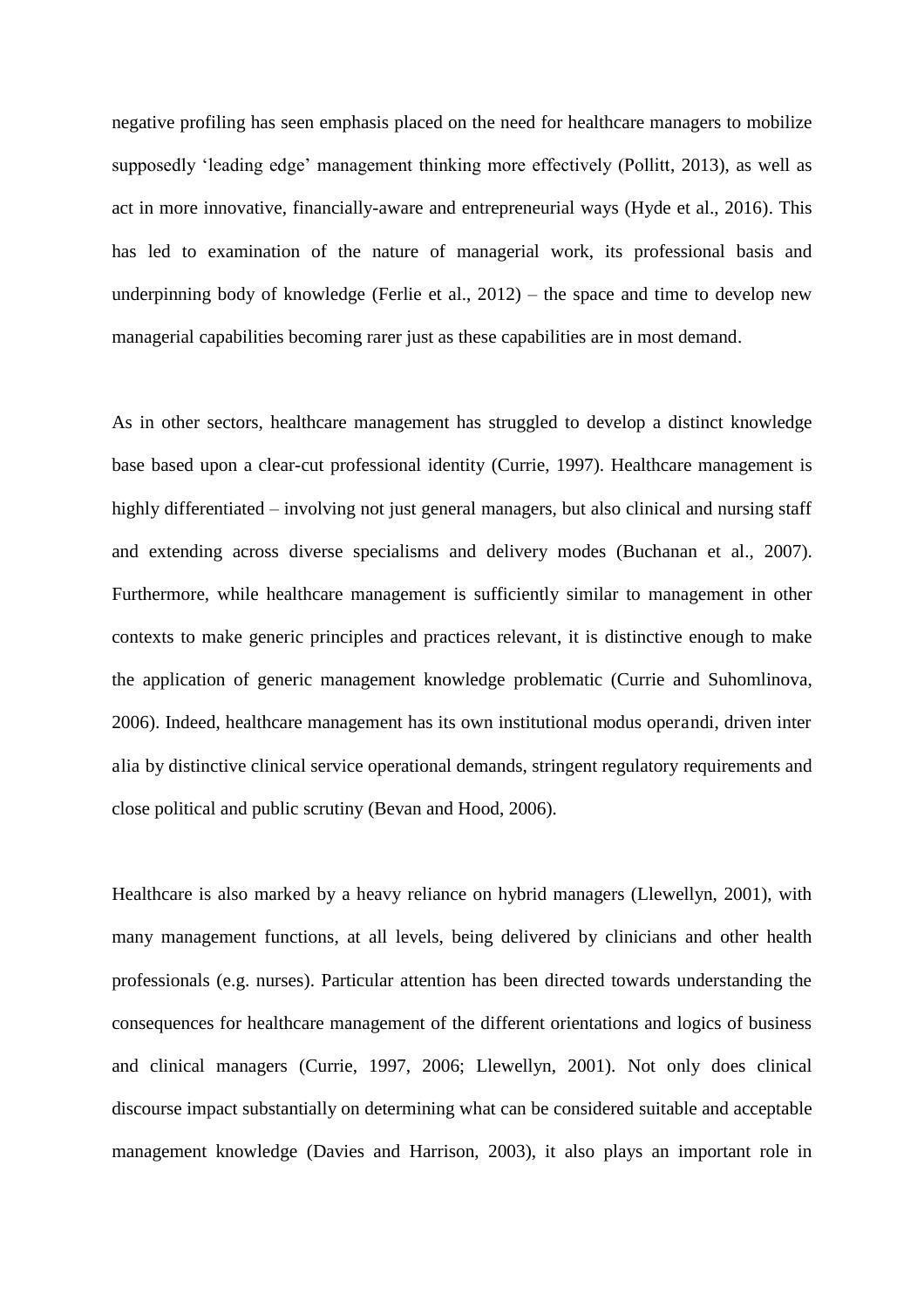shaping managerial knowledge and identity (von Knorring et al., 2016). Indeed, management initiatives in healthcare often cut across a multitude of clinical and other professional/occupational interests (Currie, 1997; Bate and Robert, 2002; Currie and Suhomlinova, 2006). Hybrid managers therefore play a crucial role in bridging relationships between managers and clinicians, as well brokering knowledge across boundaries in healthcare organizations (Currie, 2006; Currie and White, 2012; Burgess and Currie, 2013; McGivern et al., 2015). However, they face many challenges in doing so and are a diverse group with potentially distinct orientations to management (Currie and Croft, 2015; Kislov et al., 2016). McGivern et al. (2015), for example, make a useful distinction between 'willing' hybrids who are much more likely to embrace management; and 'incidental' hybrids who are much more likely to see management as an adjunct to their clinical professional role.

Despite the pivotal role of hybrid managers, research continues to suggest a subordination of managerial logics and identity to that of clinicians (Currie et al., 2009; von Knorring et al., 2016). Moreover, the management knowledge bases that hybrid managers and their pure play managerial counterparts mobilize often struggle to meet the baseline scientific requirements that underpin the hegemonic medical/clinical discourse in healthcare (Oborn et al., 2013). Developments in medical thinking that have emphasized the importance of 'evidence-based medicine' have prompted much speculation about the prospects for 'evidence-based management' in healthcare (Walshe and Rundall, 2001). However, management knowledge reflects a range of ontological and epistemological characteristics (Rousseau, 2006) and so reducing it to a 'unitary' system seriously misrepresents much of its pluralist and contested nature (Learmonth and Harding, 2006; Learmonth, 2008). Critically, it is argued that putting faith in evidence-based management – often inspired by a background in clinical training and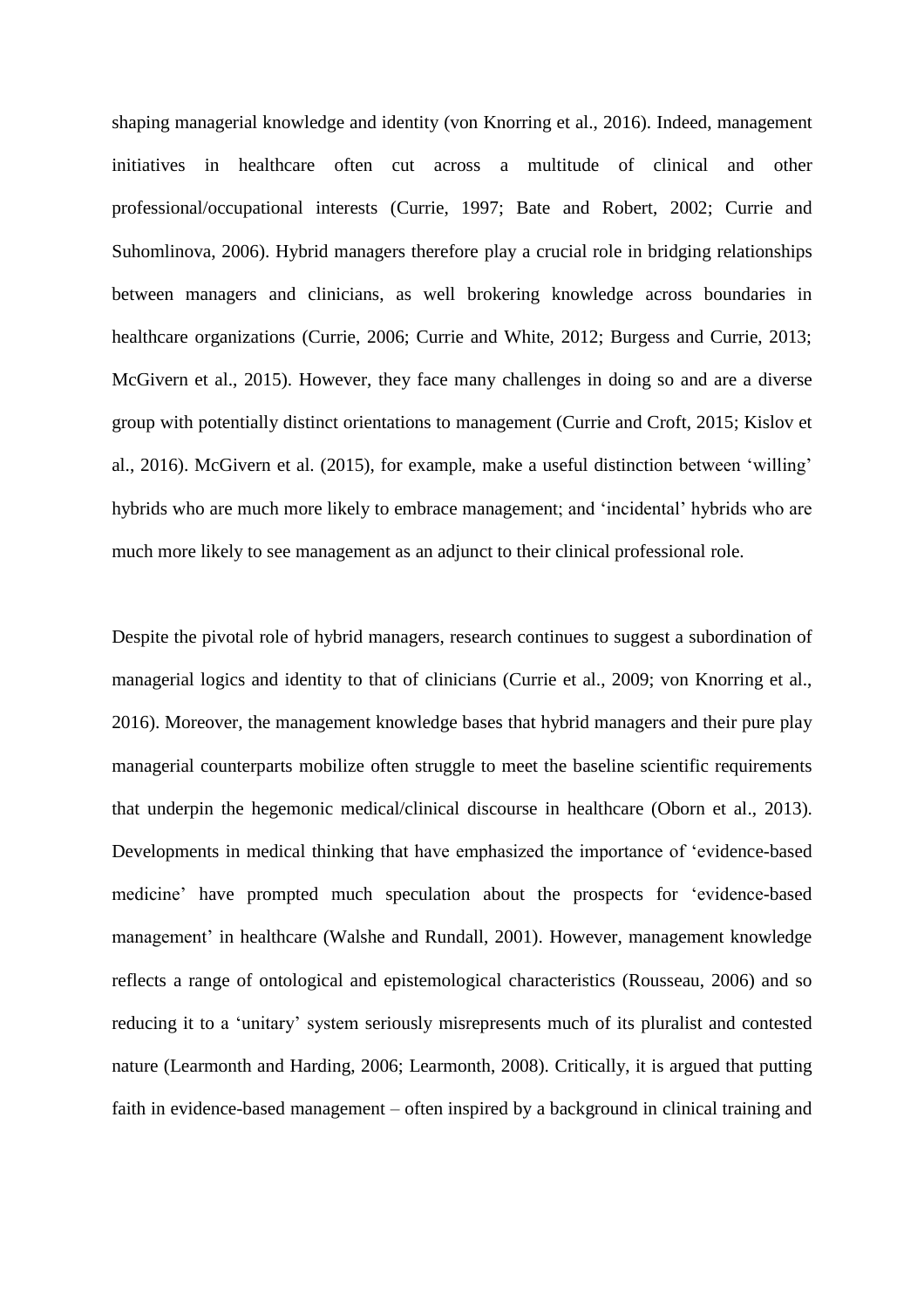research – can represent a substantial impediment to effective management learning (Morrell and Learmonth, 2015).

Important questions still remain therefore about the constitutive knowledge base of hybrid managers and their pure play counterparts at the level of management practice. Principal amongst these are: what forms of management knowledge do such managers have access to; how do they interpret and apply that management knowledge in practice; and how is this affected by their backgrounds (clinical, managerial, hybrid) as well as the (changing) contexts in which they act? While managers operate within a complex milieu of circulating management ideas and practices, it is evident that, even for pure play managers, there are challenges in harnessing and translating those ideas into practice (Ferlie et al., 2015). Moreover, pure play and hybrid managers are likely to have diverse orientations to management knowledge: ones shaped by the professional training and socialization associated with their particular (clinical and non-clinical) communities of practice (e.g. Bartunek, 2011).

The proliferation of ways of thinking and the wide range of tools and techniques constituting management knowledge pose challenges for categorizing forms and understanding how they are mobilized in healthcare. Recent thinking about forms of healthcare management knowledge has tended to reject the notion that knowledge is a commodity that can simply be transferred or translated into practice (Oborn et al., 2013). It has also questioned the narrow focus on knowledge utilization or exploitation (Nicolini et al., 2014; Swan et al., 2016). Instead, recent research has followed wider conceptual thinking in moving towards a more socialized understanding of the processes through which knowledge and learning are shaped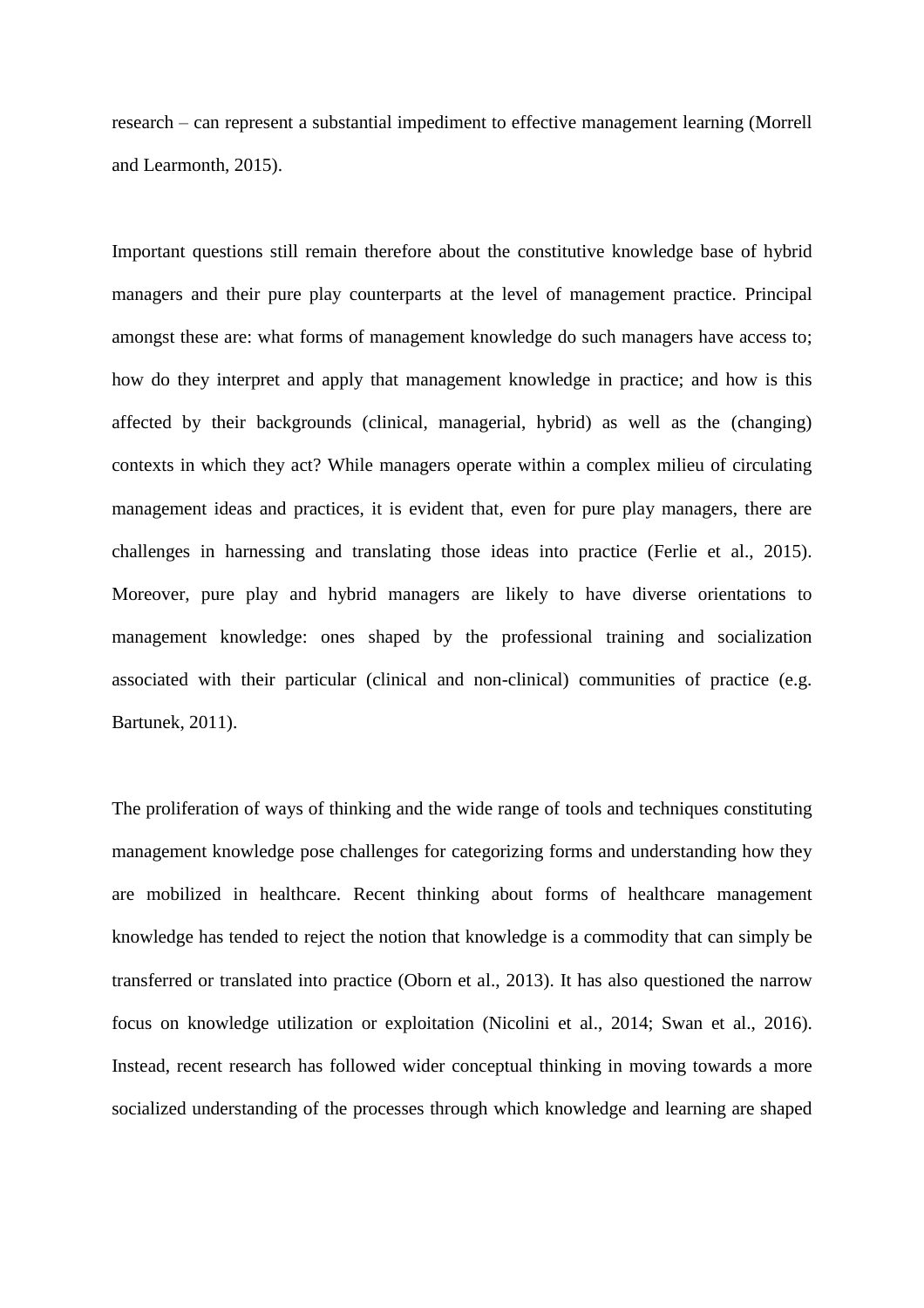by the professional communities of practice and the context within which managers act (Carlile, 2004; Burgess and Currie, 2013).

A basic distinction between tacit and explicit forms of knowledge (Nonaka and Takeuchi, 1995) allows some differentiation to be made between explicit, codified systems of knowledge (such as particular management tools and techniques) and forms of knowledge that are dependent on individual cognition/intuition (as gained through personal experience). At first hand, this appears to help us identify some of the main challenges of socialization, externalization and internalization involved in attempting to convert one form of knowledge into another for the purposes of knowledge sharing and creation (Nonaka and Takeuchi, 1995). Nevertheless, it provides only a very simplistic and questionable binary distinction (Tsoukas, 1996) – one that fails to lend itself to capturing the full range of forms of knowledge managers rely upon, or to appreciating the numerous and varied processes involved in knowledge mobilization (Gabbay and le May, 2004).

In contrast, practice-based views on knowledge offer useful insights into such aspects. Blackler (1995), for instance, categorizes knowledge types into five recurrent 'images' identified in the literature: knowledge embedded in technologies, rules and procedures; that embodied in the physical skill sets of individuals; that embrained in the intellectual abilities of individuals; that encoded in more abstract (management) knowledge, tools and techniques; and that encultured in the professional norms, values and practices of (institutionally legitimized or professionally accredited) managers. Cook and Brown (1999) go further by highlighting the generative processes that result when individual and collective forms of knowledge (found variously in explicit concepts, tacit skills, explicit stories and tacit 'genres') combine with processes of knowing that occur through practical action. This focus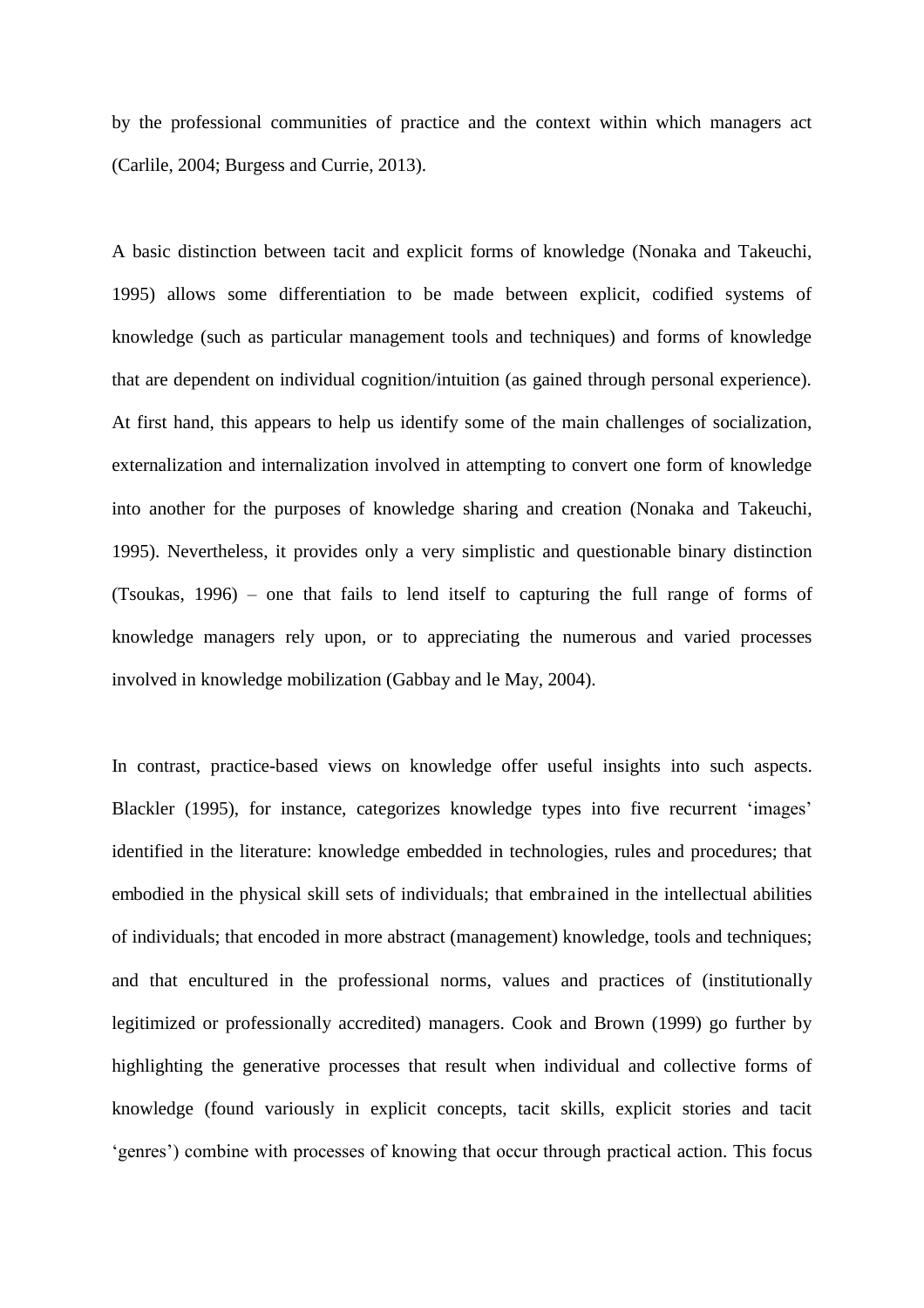on how knowledge connects with, and is made sense of, in the context of management practice, recognizes that "these activities acquire particular shape and meaning from their organizational contexts" (1999: 390). This approach therefore presents a much more interpretive and socialized take on knowledge mobilization processes (cf. McNulty, 2002).

Here, we build on this socialized conception of knowledge mobilization to explore how managers relate to different forms of knowledge and how they seek to apply that knowledge to practice in order to help meet their management commitments and challenges, taking into account their varied backgrounds and diverse organizational settings. As such, an attempt is made to delve more deeply into the sources of knowledge that inform the collectivelyreinforced and internalized tacit guidelines or 'mindlines' of managers (Gabbay and le May, 2004). While these may be influenced by manager's distinct professional perspectives on forms of management knowledge, importantly they are also situated in the context in which managers act (Gabbay and le May, 2004; Burgess and Currie, 2013). Given current conditions within UK healthcare, this analysis highlights the growing contradiction between the logic of current institutional and organizational change and expectations increasingly placed on managers to engage with wider sources of managerial knowledge.

#### **Research methods**

This research on which this paper is based is derived from a study funded by the UK National Institute of Health Research (NIHR). The key question shaping the study was how managers learned, applied and shared management knowledge in a variety of healthcare contexts. The study aimed to elaborate on the role of communities of practice in the mobilization and utilization of management knowledge, and sought to understand challenges to the effective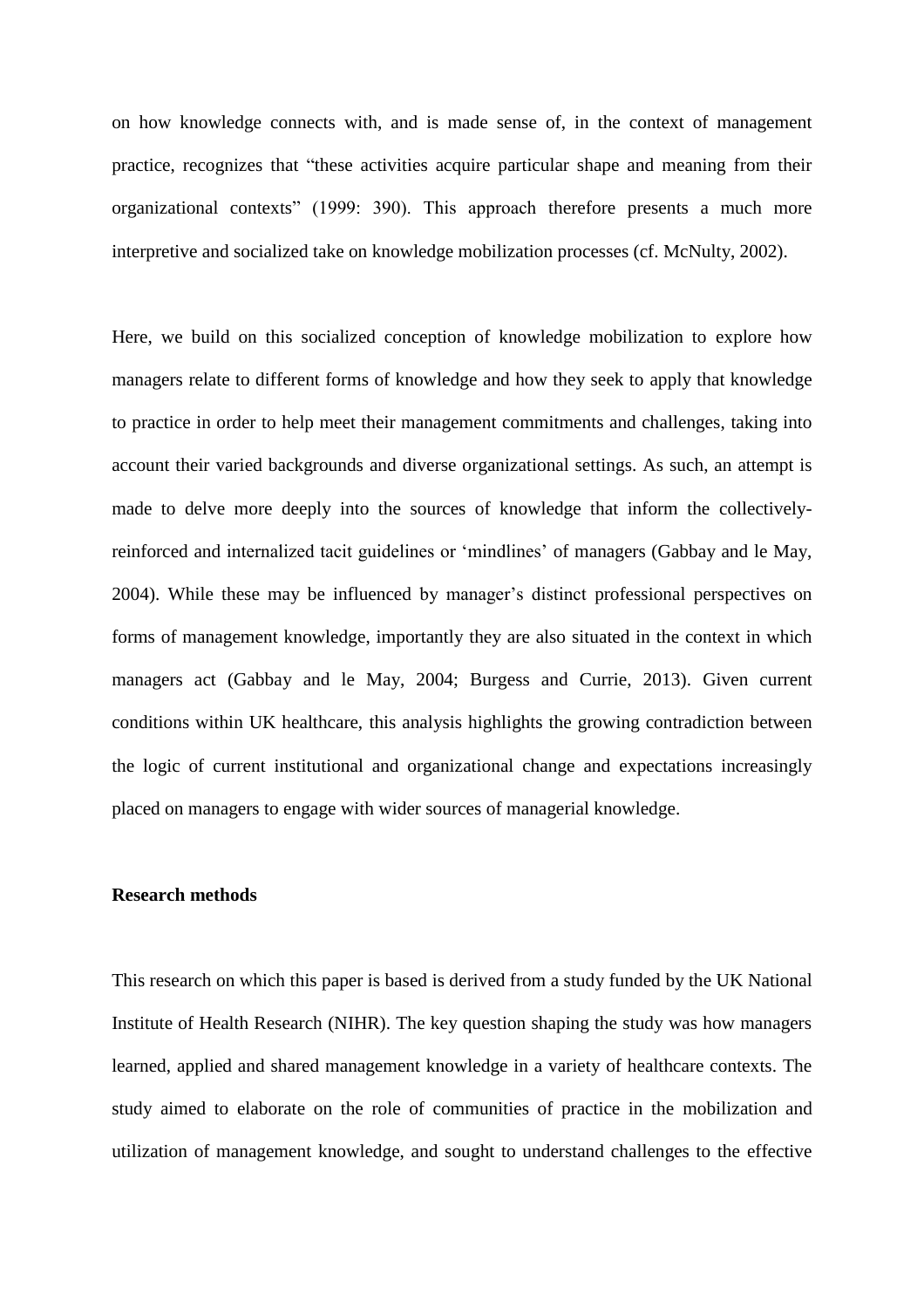take-up and use of management knowledge at the individual and organizational level. The novelty of the approach lay in examining these management knowledge processes across a diverse range of managers and organizations.

Three hospital trusts, based in the same English region and representing quite different ranges of activity, participated. They were: a general hospital (Acute); a mental health and community services trust (Care); and a hospital providing specialist, tertiary care (Specialist). Within each trust/hospital, managers were selected on the basis of a framework that differentiated between three broad cohorts – clinical, general and functional (see Figure 1). Within each cohort, managers were purposively sampled across a range of operational and functional areas and selected for interview if they could be defined as middle managers by being positioned at least two levels up and two levels down the managerial hierarchy (McConville, 2006: 639).

#### FIGURE 1 ABOUT HERE

Semi-structured interviews (each conducted by at least two members of the research team) combined with observation of formal and informal events (from management meetings to training programmes) constituted the core methods of data collection. In total, 68 respondents were interviewed (some more than once) and 54 hours of observations were recorded (see Table 1 for a breakdown by trust and management cohort). Observational data were used to help 'ground' the analysis of management in practice, and also to provide a cross-check on accounts of management processes (e.g. training events and committee decision-making).

#### TABLE 1 ABOUT HERE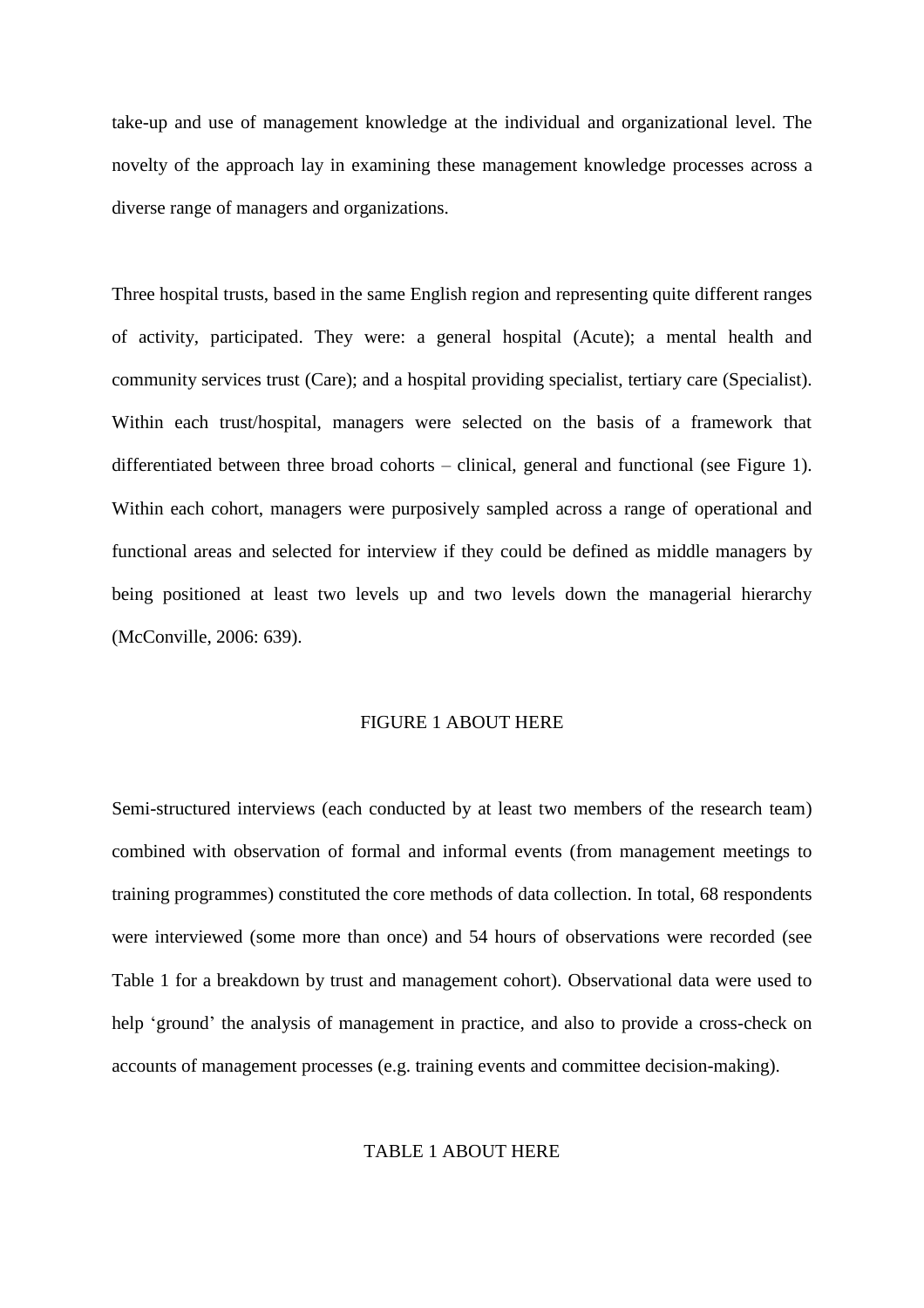Interviews were conducted in 2012-13, when some of the largest changes ever made to the NHS were being enacted. The timing of the research shaped the kind of data collected, with questions concerning change taking greater prominence.

All interviews were recorded and transcribed and field notes from direct observations taken either during or soon after an event. Interview schedules and subsequent coding were organized around five broad areas: career, knowledge, relationships, organization and change. Interview transcripts were coded independently by two members of the research team via NVivo software, using open coding techniques (Strauss and Corbin, 1998). Codes were then compared and discussed with a third member of the team to establish consistency in interpretation. These codes were then consolidated and structured around 5 broad first-order 'axial' codes (Locke, 1996) associated with organizational context, knowledge, networks, conceptions of management/leadership, and work identity/role. From this point, analysis proceeded in iterative inductive and deductive cycles, drawing upon literatures related to knowledge, identity and management/leadership to refine the coding structure and coded data (Gioia et al., 2012). We then compared coded data between the three case organizations and between the three cohorts of managers to identify patterns under each of the axial codes.

#### **Research findings**

Blackler's (1995) classification of knowledge types provided a shorthand way of referring to forms of knowledge emerging from the data during the coding and analysis process. We examine references to different knowledge types in the context of the organizational setting and with reference to the background of the manager interviewed (clinical, general or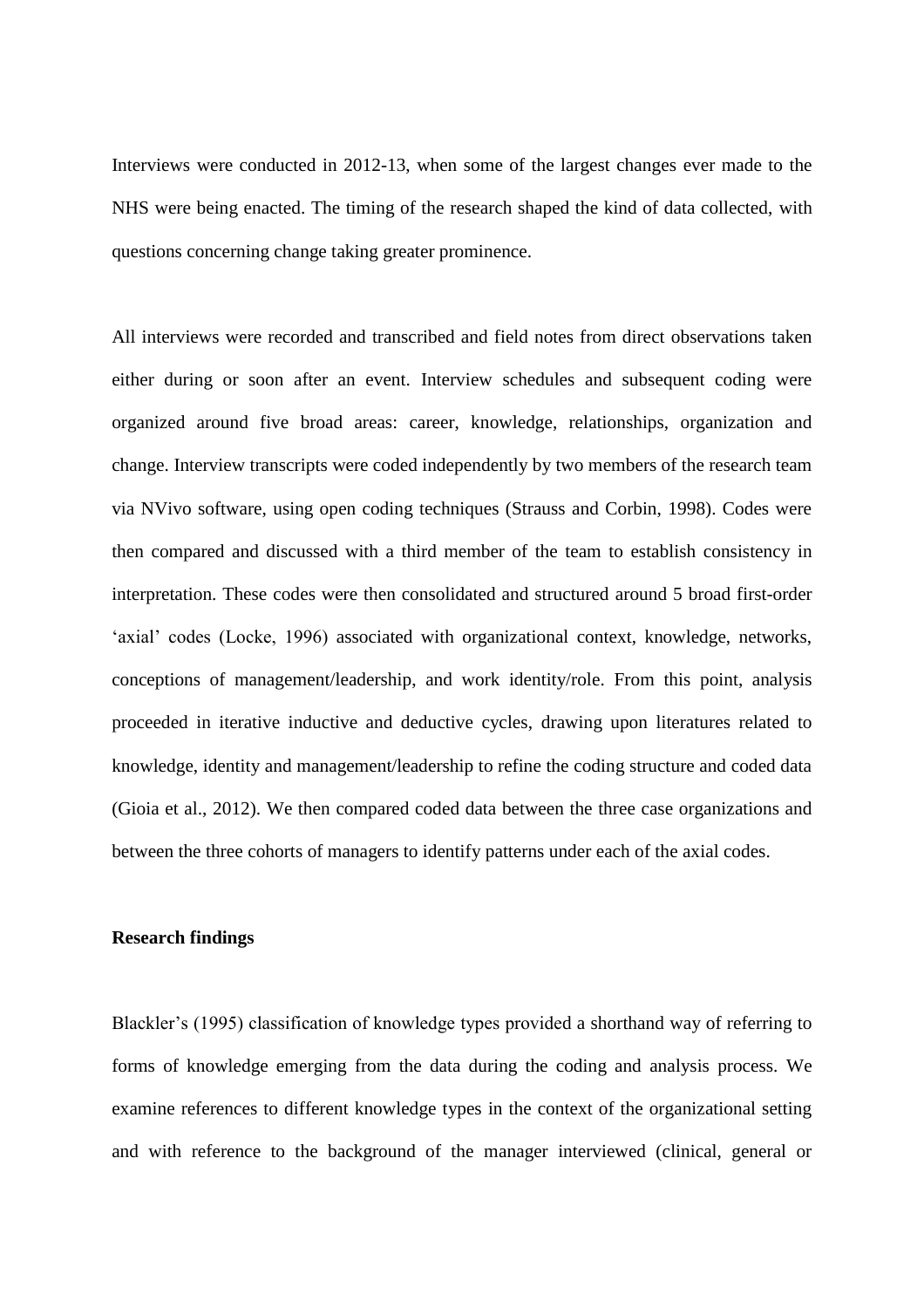functional). The aim was not to engage in statistical generalization, although the structured sampling did reveal differences in emphasis which could be traced to organizational context and managerial identity. Rather, the analysis focuses on generalizations regarding how managerial background and organizational context appear to interact with different forms of managerial knowledge (Yin, 2014).

#### **Institutional pressures and management processes**

Given the pressures on managers described, it was not surprising there were strong expectations for meeting statutory reporting requirements. Principal amongst these were the institutional requirements on healthcare trusts to meet expected care standards in line with NHS regulatory bodies' performance targets.<sup>1</sup> Meeting these requirements placed emphasis upon capturing and reporting performance information. To achieve this, institutionally-driven but locally-developed (or 'home grown') management systems, geared towards management reporting, dominated. Management meetings observed at the Acute and Care trusts, for example, shared a common agenda driven by the need to process, assess and report performance information (using standard metrics and visual representations through 'RAG' dashboards).

While these management processes might be traced to a more generic management/administrative knowledge base, it was clear they privileged management knowledge embedded in standard bureaucratic systems and processes (cf. Blackler, 1995). Consequently, trusts were not only predisposed towards processing performance information, but were also expected to develop and conform to more formal and standardized management systems and processes:

 $\overline{a}$ 

<sup>1</sup> For further information about NHS regulatory bodies and processes visit <http://www.nhs.uk/NHSEngland/thenhs/healthregulators/Pages/health-watchdogs-explained.aspx>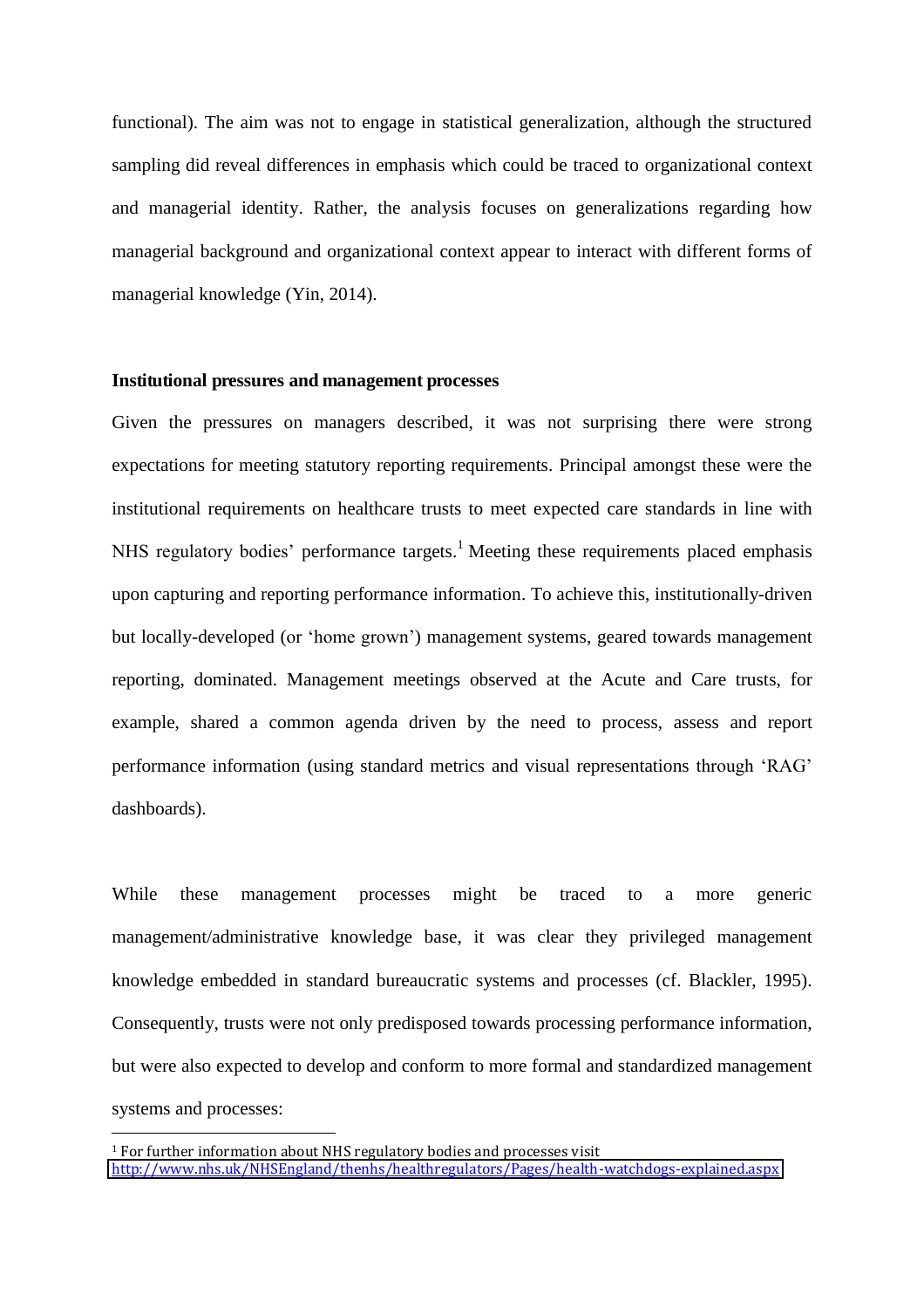The organization needs you to tick their boxes … to understand their must-dos and their must-haves and their givens ... If you can pay attention to that and translate your activity in a comprehensible way, that can carry you a long way. (Laura, Service Manager, Care)

These demands were augmented by challenges that faced all trusts due to tensions between corporate attempts to standardize processes and practices and the more diverse, local approaches used by unit managers. The effect of these pressures and demands was to encourage a highly pragmatic approach to management problem-solving and decisionmaking. This was clearly manifested in the extensive information-gathering associated with meeting institutional and organizational requirements – reported in monthly meetings; and in the imperatives of day-to-day managerial work, in which a strong emphasis was placed upon operations management know-how, involving:

… having a knowledge of NHS targets; having a knowledge of internal targets: what they are and what we have to do to get there … [Consultants] have their own targets to see new patients … So you've got to have a good knowledge of [how] the consultants work, how they manage their patients and how they manage their clinics … There's a lot of capacity work going on at the moment … Have we got the capacity to do that and, if we haven't, what are we going to do about it? (Hannah, Service Manager, Specialist)

A consequence of this was the effective 'crowding out' of time and resources available for mobilizing wider sources of knowledge – including those delivered through training and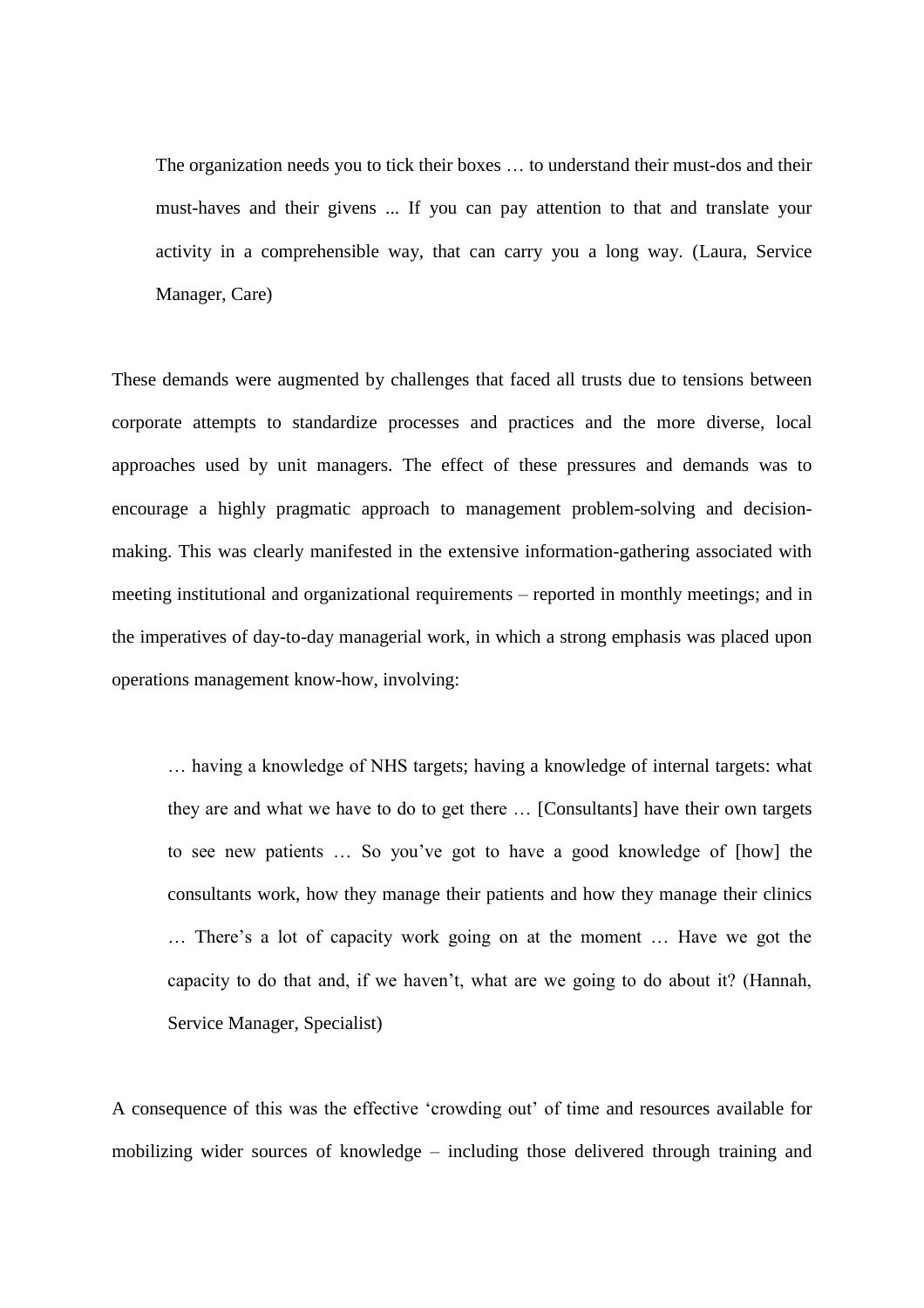professional development. Managers across the three trusts had access to local formal management training opportunities and most (52=76%) reported they received some or a substantial amount of training. This applied to all managers at Acute and most functional managers; it was clinicians at the Care and Specialist trusts that received 'minimal' management training. Managers particularly approved of training that was practical and applied and/or which involved interpersonal skills development. However, training tended to focus on what were considered routine aspects of managerial work (such as health and safety or HR training), making it not only mundane for general managers, but also unattractive to clinical managers.

Even where training was available and appreciated, many complained of the difficulty in taking time out from busy schedules to undertake it and/or to reflect upon and apply their learning:

 The biggest thing, in terms of the learning and development side of things … is reflective time. We don't have anywhere near enough … Three months goes by and you realize you've not looked backward once and learnt anything. (Greg, Associate Director, Acute)

An over-emphasis on immediate operational demands was seen by many as a major constraint upon the development of strategic and creative thinking, and tended to reinforce localized learning based on 'management by exception' problem solving. Managerial learning was clearly taking place, and this was helped by practical, applied training. But, it was as much about managers learning to cope without sufficient time and resources as it was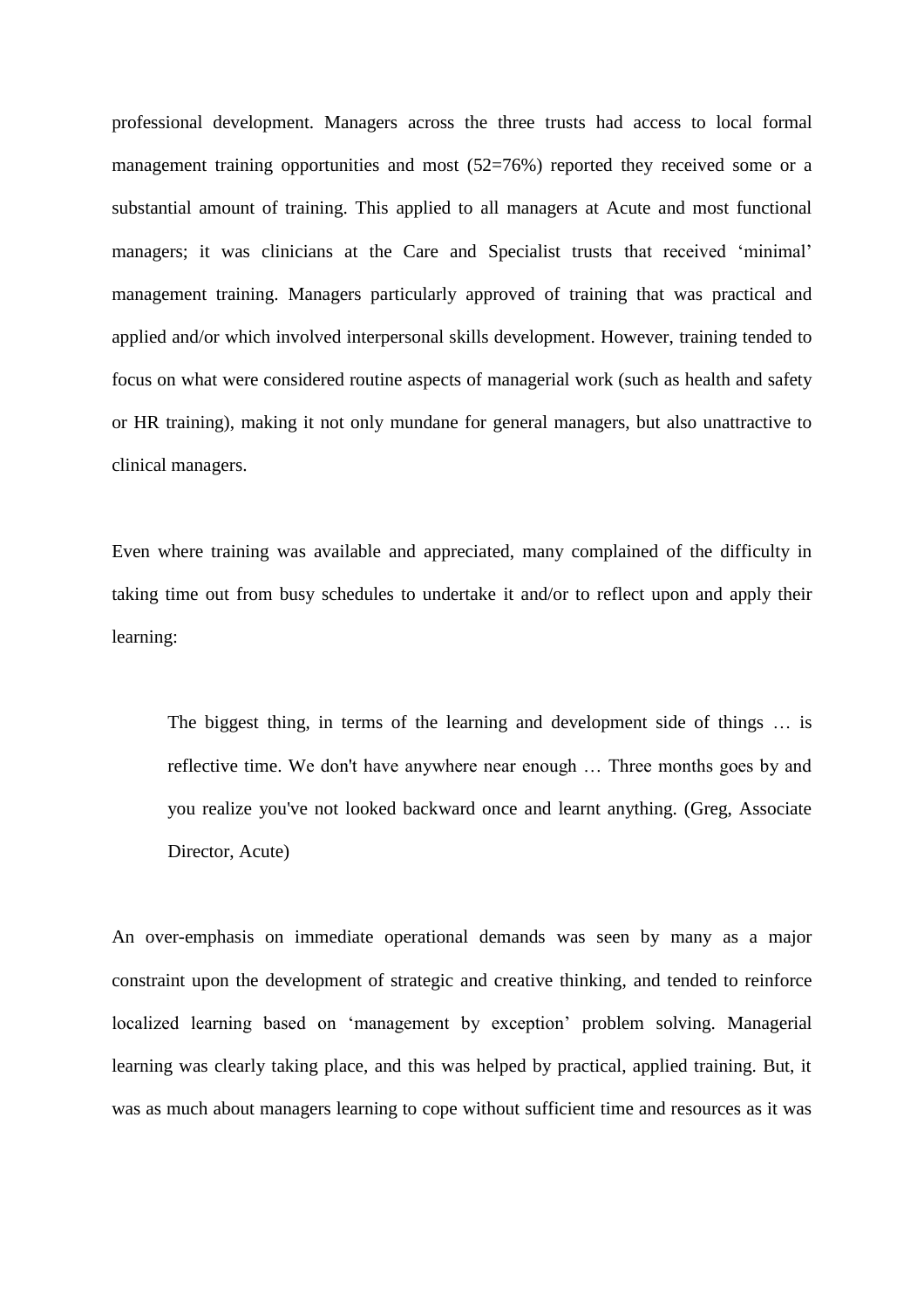about being able to develop new ways of working, given the 'normalized intensity' (McCann et al., 2008) that characterized day-to-day work.

#### **Financial management knowledge**

Not surprisingly, financial pressures also played an important part in shaping managerial discourse. While each of the trusts was significantly affected by sector-wide cuts in budgets and management capacity, the effects were particularly felt at Acute. At the Care and (especially) Specialist trust, the effects were less dramatic and, while pressures to improve efficiency were discussed by the interviewees, there were greater commercial opportunities for business development and growth.

What became apparent from those interviewed was that expertise in financial management was increasingly seen as important by managers and this was shaping perceptions and processes of managerial work:

The NHS does not live in a benign background any more … Our managers have to figure out how to write bids or how to be in meetings with commissioners and come out with a good result; or what happens when you get an enormous budget cut you can do nothing about. (Kerry, Operations Manager, Care)

Given this perceived change in the environment facing managers, conscious steps were often needed to instill appropriate financial management knowledge:

We try and educate all managers ... Whether they're a nurse, clinician, an administrative manager. We hold budget training sessions three times a year that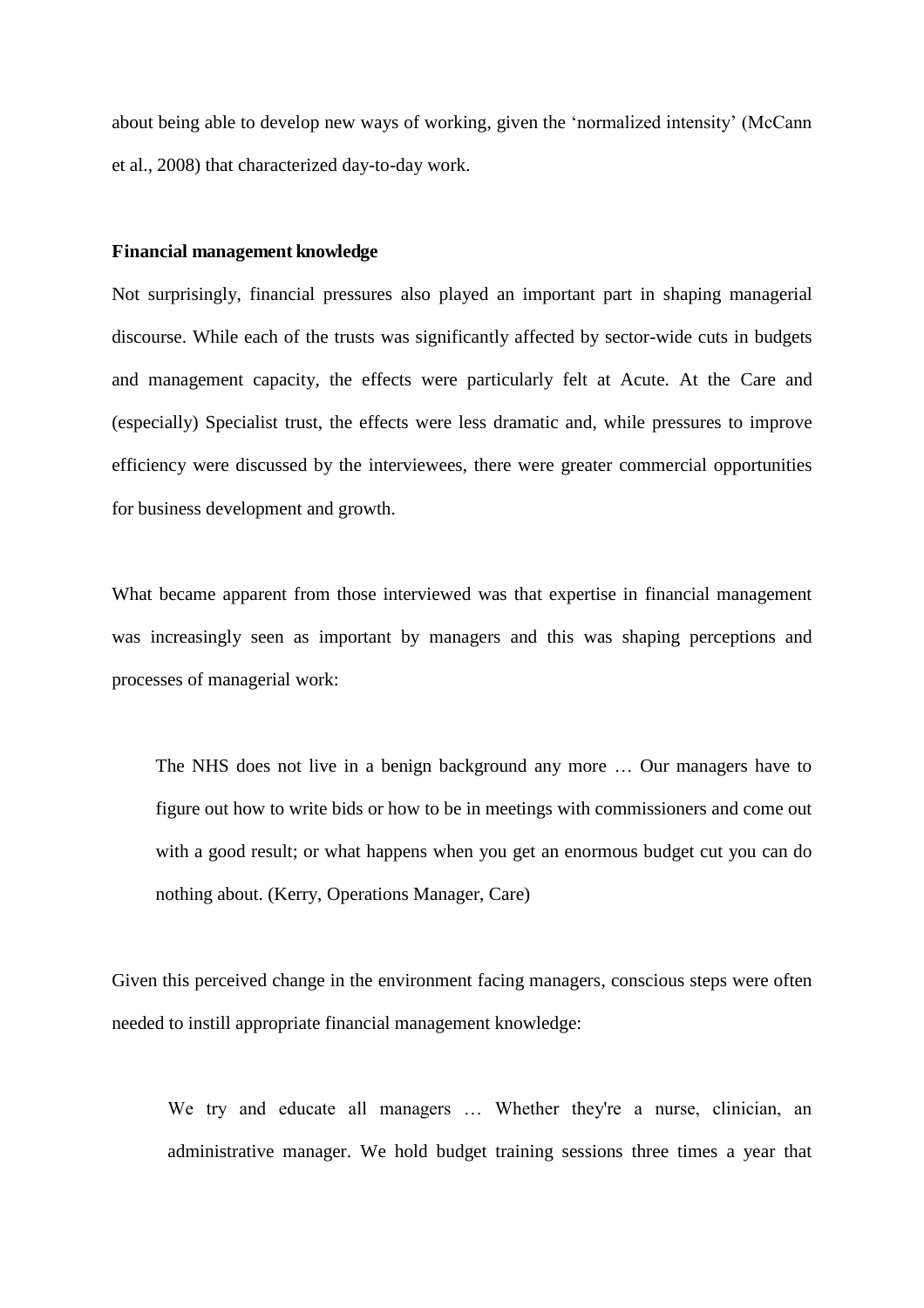anyone can come to … When we've got a new budget holder … we'll sit with them, we'll talk them through what it is that they're going to have to do as part of their role. (Julie, Head of Finance, Specialist)

Driven in part by the efforts of specialists like Julie, financial management and commercial thinking had become a more normalized aspect of managerial work – although receptivity did vary between managers:

There's some basic finance principles I've never been trained on … and yet I'm having to use them … You go and talk to finance and they have to give you … a couple of hours of their time. Fine, I understand how budgeting works within the [trust]. Tick that box. (Matthew, R&D Business Manager, Specialist)

Enrolling clinical managers into more financial ways of thinking was seen as particularly difficult:

If you mention something like a business case to the average consultant … they'll know they should know what it is, they'll know they should be doing it in practice. If you said: … where do you start? I think, most of them would draw a bit of a blank. (Brian, Associate Medical Director, Acute)

Nevertheless, some clinical managers had already started to recognize the importance of financial/commercial know-how – albeit framing it in terms of meeting clinical needs: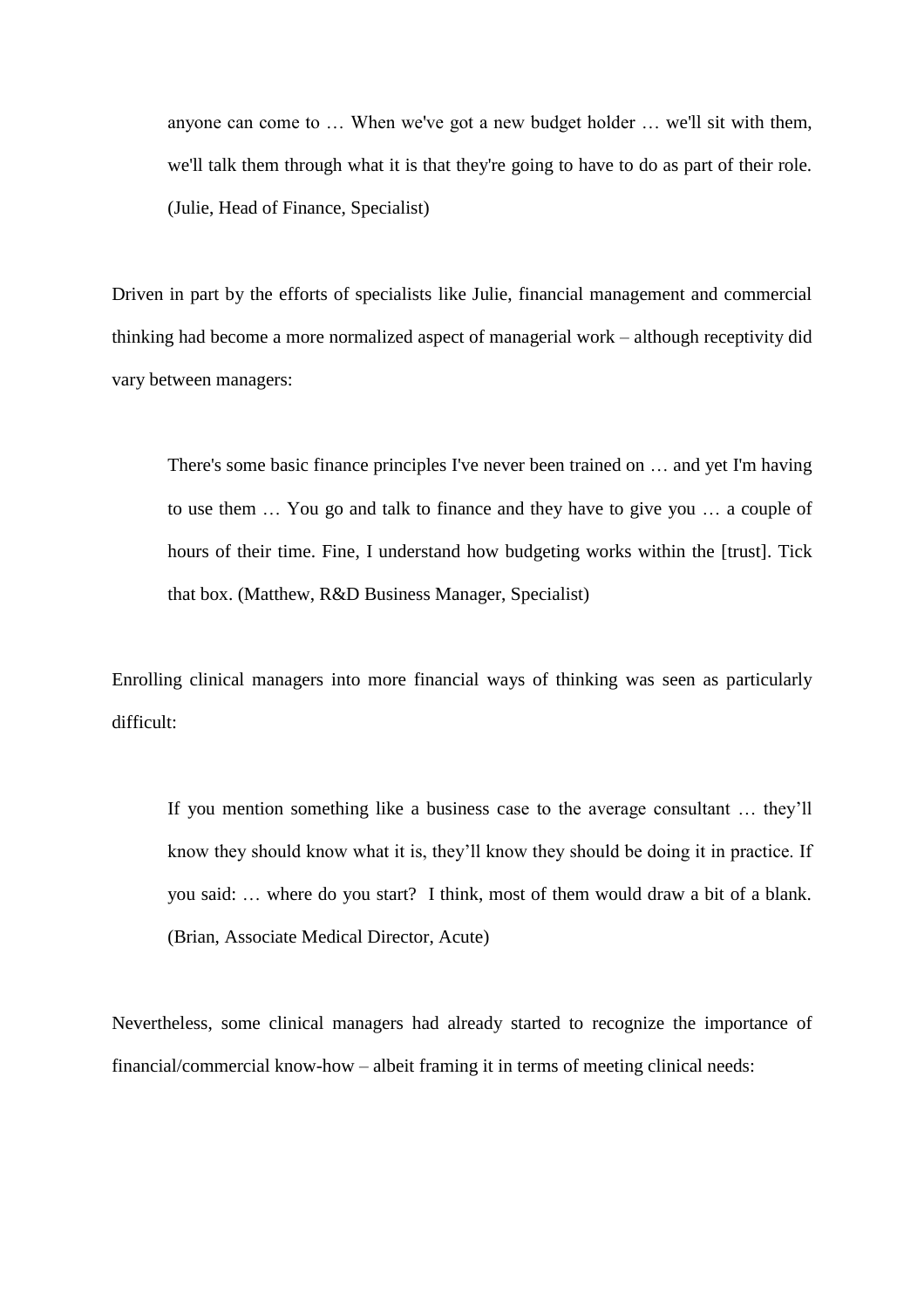If there's a new service we're developing, the commissioners … [will] come to me to give a very clinical view … Managers generally are trying to trim things down and make them more efficient … I come from the other side … While acknowledging we have to recognize the problems ... we're not in an ideal world where you can give everything to a patient. (Robert, Clinical Director, Care)

Consequently, while there were differences between trusts in how financial pressures were affecting managerial work, there was much commonality in the importance attached to financial/commercial imperatives. The evidence of internalization, including amongst clinicians, and the use of strategies to try to embed financial thinking in (clinical) managers' work, illustrates how managers' embrained knowledge (cf. Blackler, 1995) was being increasingly shaped by the language and forms of representation associated with budgeting, profit/loss, return on investment, and the like.

#### **Clinical perspectives and management knowledge**

Managerial careers and job experiences varied considerably, but there were clear splits between: clinical and general managers, most of whom could be considered hybrid managers (mostly nurses, but also some medics); the small number of pure play general managers; and the (larger) group of functional managers. Indeed, most of the 68 managers interviewed  $(42=62)$  came from a clinical or care professional background  $-5$  doctors, 23 nurses, 5 scientists, 7 allied health professionals (AHPs) and 2 social workers. That included all clinical managers, as well as all general managers at the Care trust (83% of which were former nurses) and over half at the Acute and Specialist trusts (63% and 56% respectively were ex-nurses). It also included two functional managers. Most of the 42 clinical and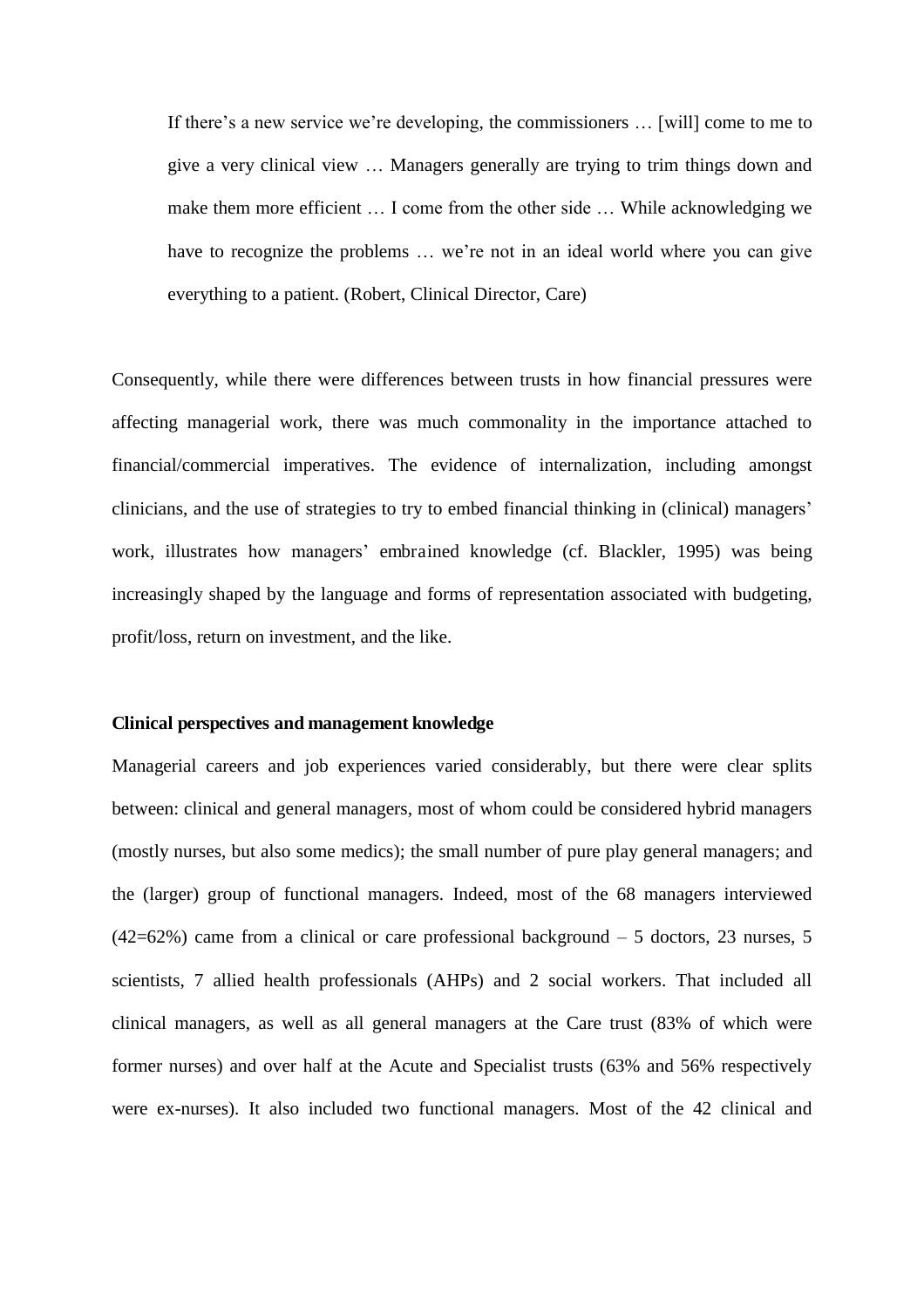general hybrid managers had at least one relevant medical or nursing professional qualification; the exceptions were the AHPs, social workers and some medical scientists.

Clinical experience was particularly prevalent amongst managers at the Care trust, where nurse hybrid managers predominated. It was also common, however, at all trusts and significantly influenced management thinking:

 Having the clinical background has been a real advantage. Because you can see it's not just about a process, a management style, a service. You look at things in a very different perspective when you've been hands-on. You've been on that ward, you've delivered treatment, you've delivered patient care. (Becky, Service Manager, Specialist)

This combination of clinical or healthcare qualifications, combined with often considerable clinical experience, provided many hybrid general managers with understanding that enabled them not only to communicate well with their teams, but also to engage authoritatively and effectively with clinicians:

I've got the clinical ability to sit with people and say well, actually, I don't buy that, I disagree with that … Somebody from a purely business background wouldn't be able to say that to a clinician across the table, because they wouldn't feel that they've got that experience or expertise to do it. (Glen, Integrated Governance Manager, Care)

Nevertheless, despite their clinical background, hybrid managers, particularly nurse managers in the clinically-prestigious Specialist trust, reported difficulties in establishing credibility,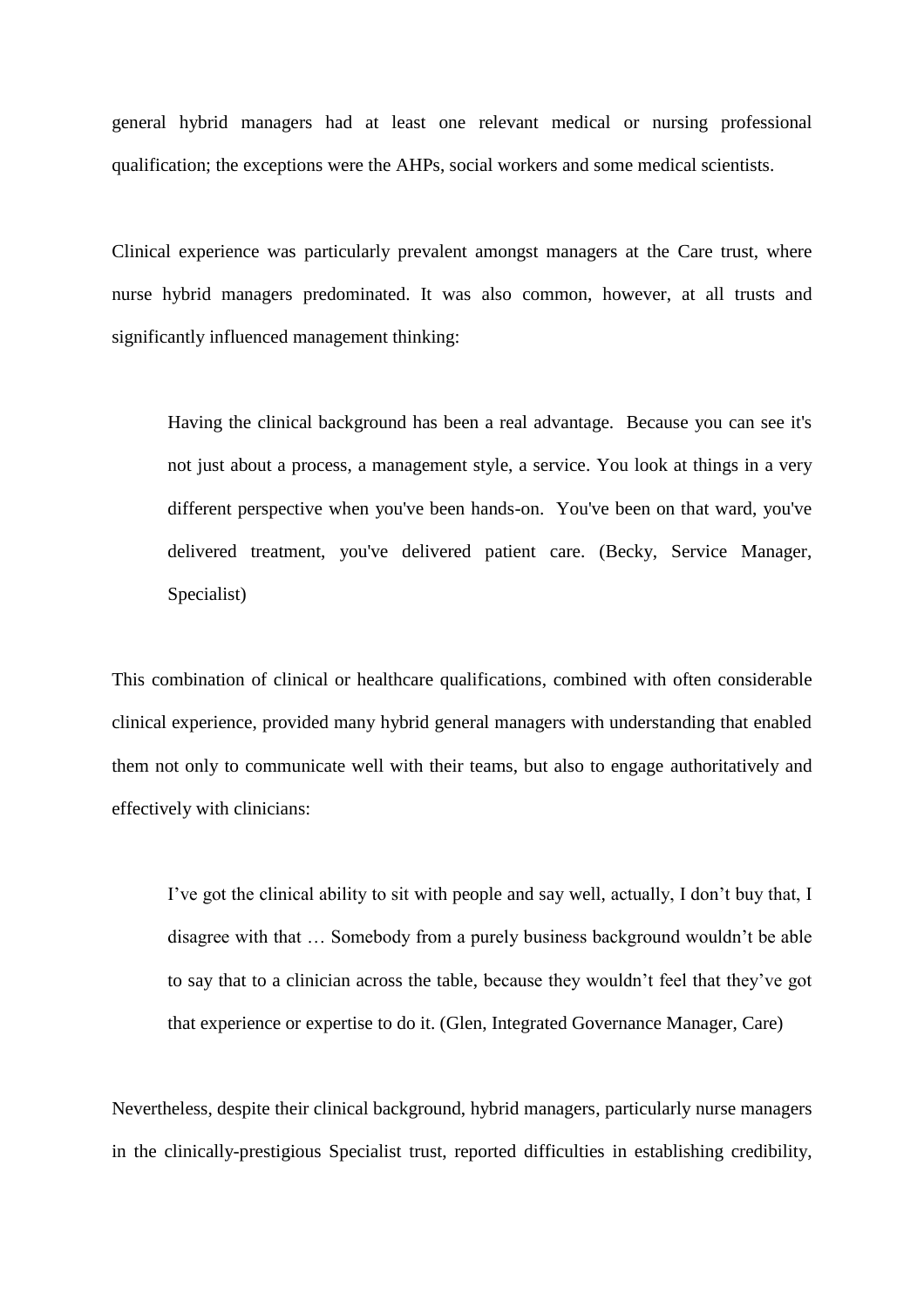reflecting the recognized and pervasive status differential between nurses and doctors in healthcare (Currie and Croft, 2015). Often, exerting influence relied not just upon taking a clinical perspective, but augmenting that with other inter-personal skills. These might involve fairly obvious forms of persuasion – co-opting clinicians into decision-making, for example:

Sometimes I think the clinicians have got the answers; so it's actually good to listen to them because actually they're doing it day to day … If they've come up with the idea then they're going to help push it forward. (Hugh, Operational Lead, Acute)

Elsewhere, it might involve the use of other forms of knowledge brokering activity to help enhance managerial legitimacy. For example:

 The care pathway … could just have been done by me and my operational manager … [But] you absolutely need buy-in from the consultant … You can't do that, without having my clinical lead with me, to demonstrate that we understand what we're talking about. (Hasin, Operations Manager, Care)

Whatever the approach taken, the inevitable consequence was some accommodation of clinical perspective:

 Working with medics is interesting. I think the key to doing that successfully is being able to negotiate and communicate well with people and to … see how you can adapt things so that you meet people's different professional background and models. It's compromising a lot. (Jocelyn, Service Manager, Care)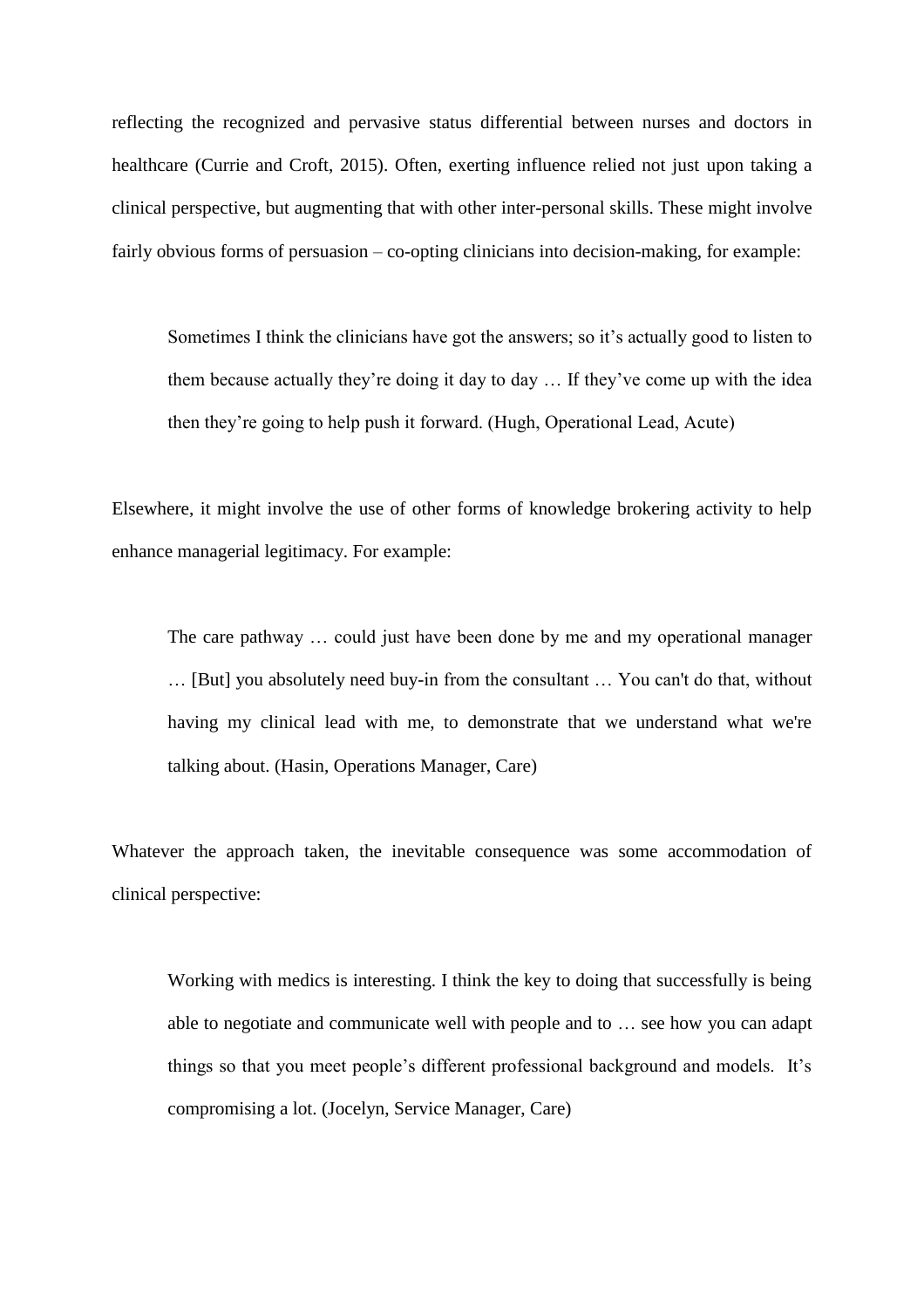Moreover, taking a clinical perspective was often accompanied by making sense of management through clinical epistemic practices. For example, diagnosis and prescription were used by some managers as ways of framing managerial problems and solutions:

The way we have practiced absolutely influences the way I work and perform as a manager ... I would meet a patient, assess them, and then have a conversation about what the treatment options are ... Those are fundamental principles I apply in my role now. So we assess a situation ... What is the problem? ... What are our options? Okay, how are we going to take this forward? ... We'll implement the change that we need to implement … And is it better or not? (Melissa, Associate Director, Acute)

Such encultured clinical understandings (cf. Blackler, 1995) may have helped hybrid managers make sense of management and engage with clinicians. However, they also encouraged hybrid managers – already predisposed to clinical ways of thinking based upon a particular epistemology of knowledge (diagnostic and evidence based) – to continue to do so to create convincing and credible management arguments (cf. von Knorring et al., 2016).

#### **Exploiting management tools and techniques**

If hybrid managers faced the need to establish credibility, then the challenges facing pure play managers in gaining credibility and in embedding more encoded management ideas (cf. Blackler, 1995) into local practice were greater. Pure play managers expressed greater familiarity with, and faith in, management knowledge codified in generic methodologies and tools; as did functional specialists with expertise in areas such as project management. The number of advocates of more abstract management tools and techniques within this group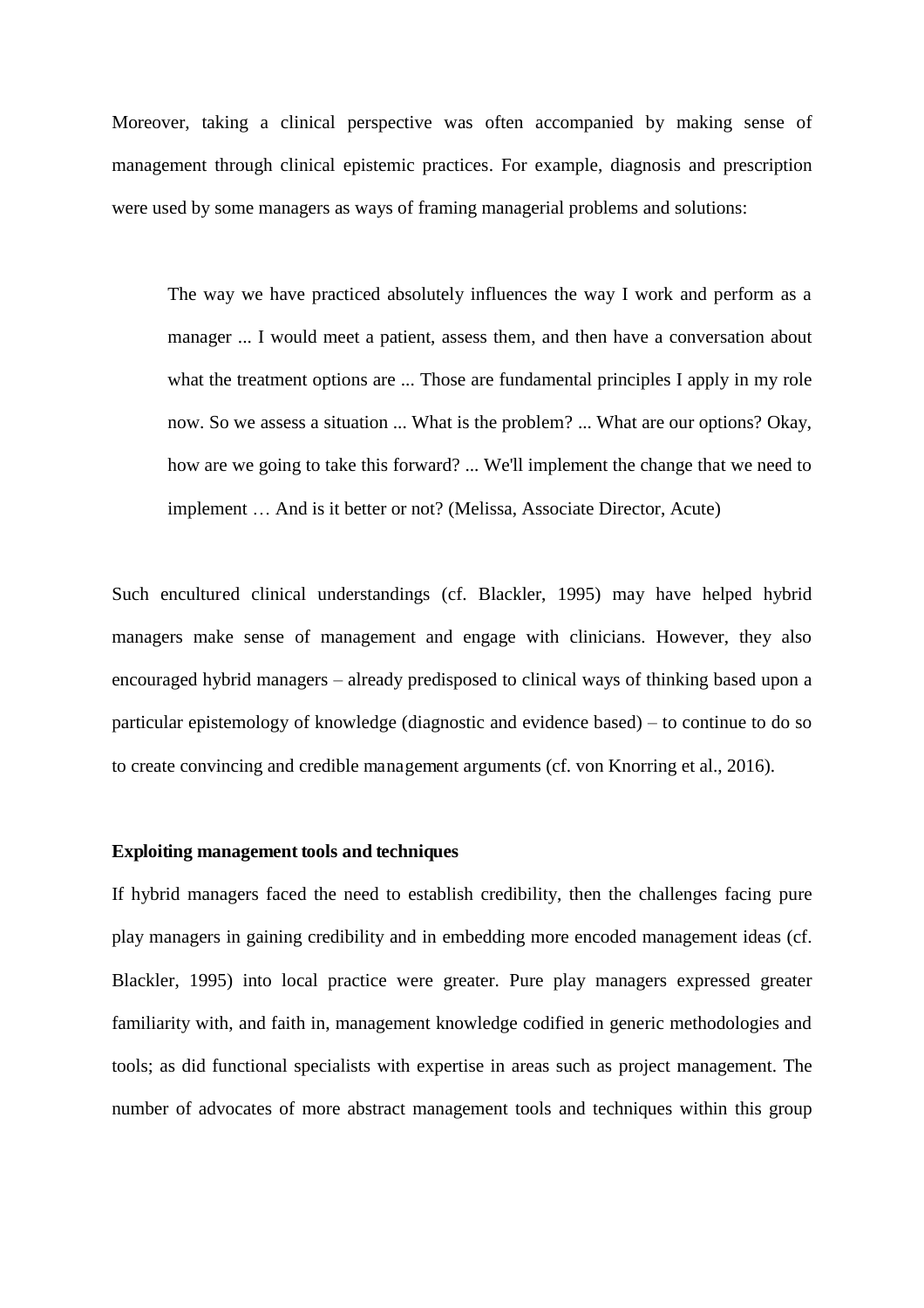was small. However, this was compensated for by the strength of commitment to particular ways of framing management problems. Emma offered a good example:

I love frameworks and tools and techniques. Although I don't want to be slavishly wedded to them, I like [that] way of making sense of things … I suppose it's just the way my brain works. It helps me think things through if I can use some tool to start to work an issue through. (Emma, Head of Business Planning, Care)

There were several references made to attempts to import and apply Lean Thinking principles to the sector, particularly at the Acute trust. However, it was also clear the heyday of these initiatives had passed and application had been patchy due to significant problems in embedding the system practically. As a result, efforts to promote Lean Thinking had now gone 'under the radar'. As an advocate of such principles, Greg was aware of the problems of direct application, but convinced of the continuing benefits of using Lean Thinking to help teams reflect on alternative ways of working:

We had an all-day event yesterday with the new community teams ... about how we can amalgamate and transform these teams. And really what we did in was effectively Lean [Thinking], in the sense it was value stream mapping. We were going through, looking for elements of waste ... but it was never packaged as that. (Greg, Associate Director, Acute)

A similar preference for surreptitiously using standard management techniques to frame management problems was apparent in how others explained the use of techniques such as Process Mapping or Strategic Modeling. Again, Emma gave a good example: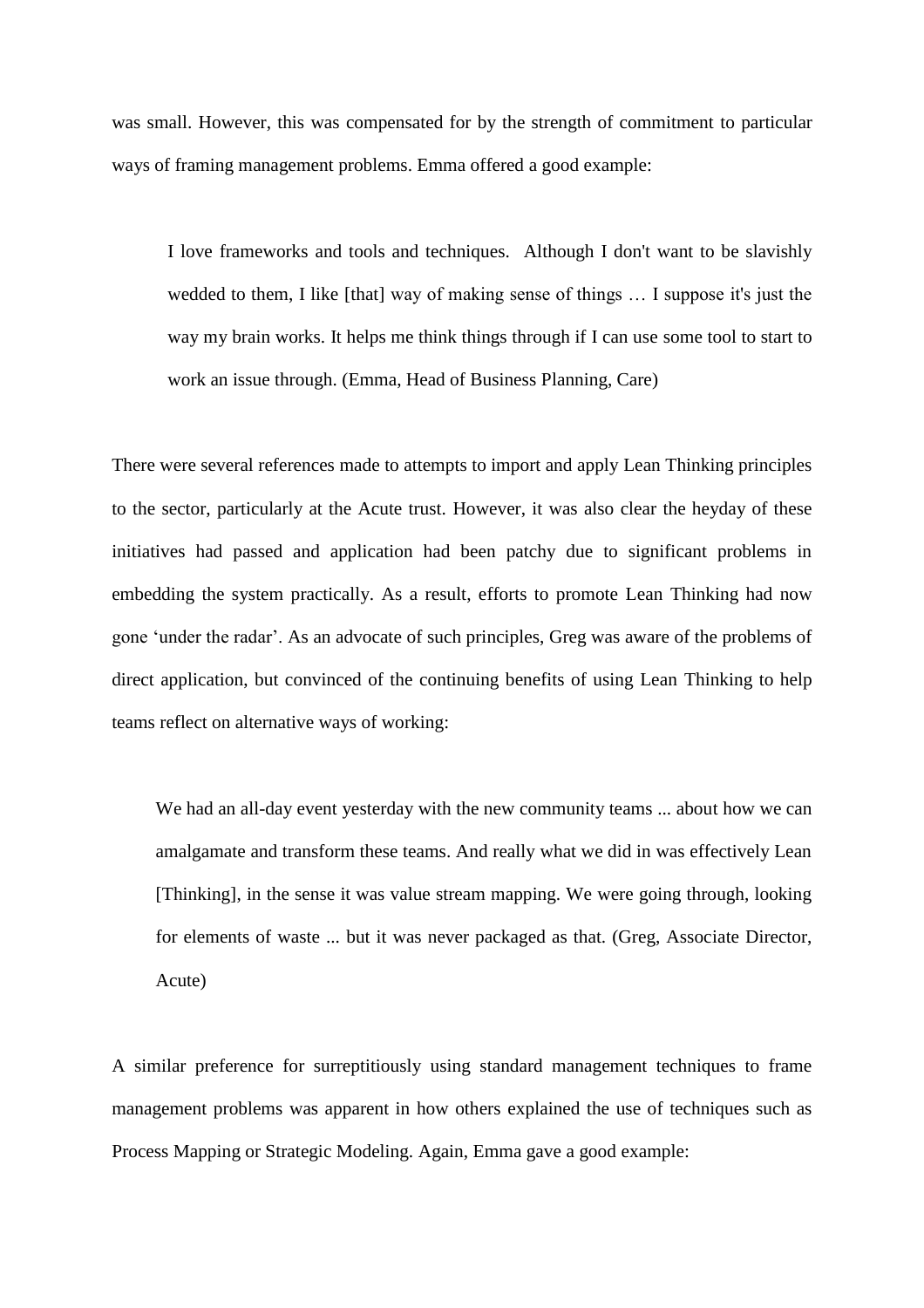If you're doing a full developmental day with a team, then I would absolutely use some tools to help them through. But in terms of day to day management of my team ... it's probably far more intuitive. I'm not constantly ... doing a SWOT analysis of everything. (Emma, Head of Business Planning, Care)

Amongst 'willing' hybrid managers (cf. McGivern et al., 2015), there were nevertheless some clear examples of receptivity to more esoteric, codified management ideas – due to their perceived direct benefits for patient care:

 I was keen to develop those modernization skills of Process Mapping, Lean, etc. And because of my nursing, clinical background, it felt like a really natural move, that it bridged knowledge of clinical processes plus developing better management processes and ways of delivering critical care. (Roxanne, Programme Manager, Acute)

Amongst 'incidental' hybrid managers, however, it was more common to find a pragmatic and selective use of management knowledge to address particular management problems. Ramesh (Clinical Director, Acute), for example, referred to the "little tit-bits" of knowledge he had picked up from training. Others similarly showed receptivity to new management ideas, while also emphasizing the less systemic nature of their management learning:

I've been on lots of management courses over the years … and you do get snippets here and there. It's hard to know what goes into your subconscious. I've certainly been in lots of meetings where I've thought, wow, that's brilliant … But then I've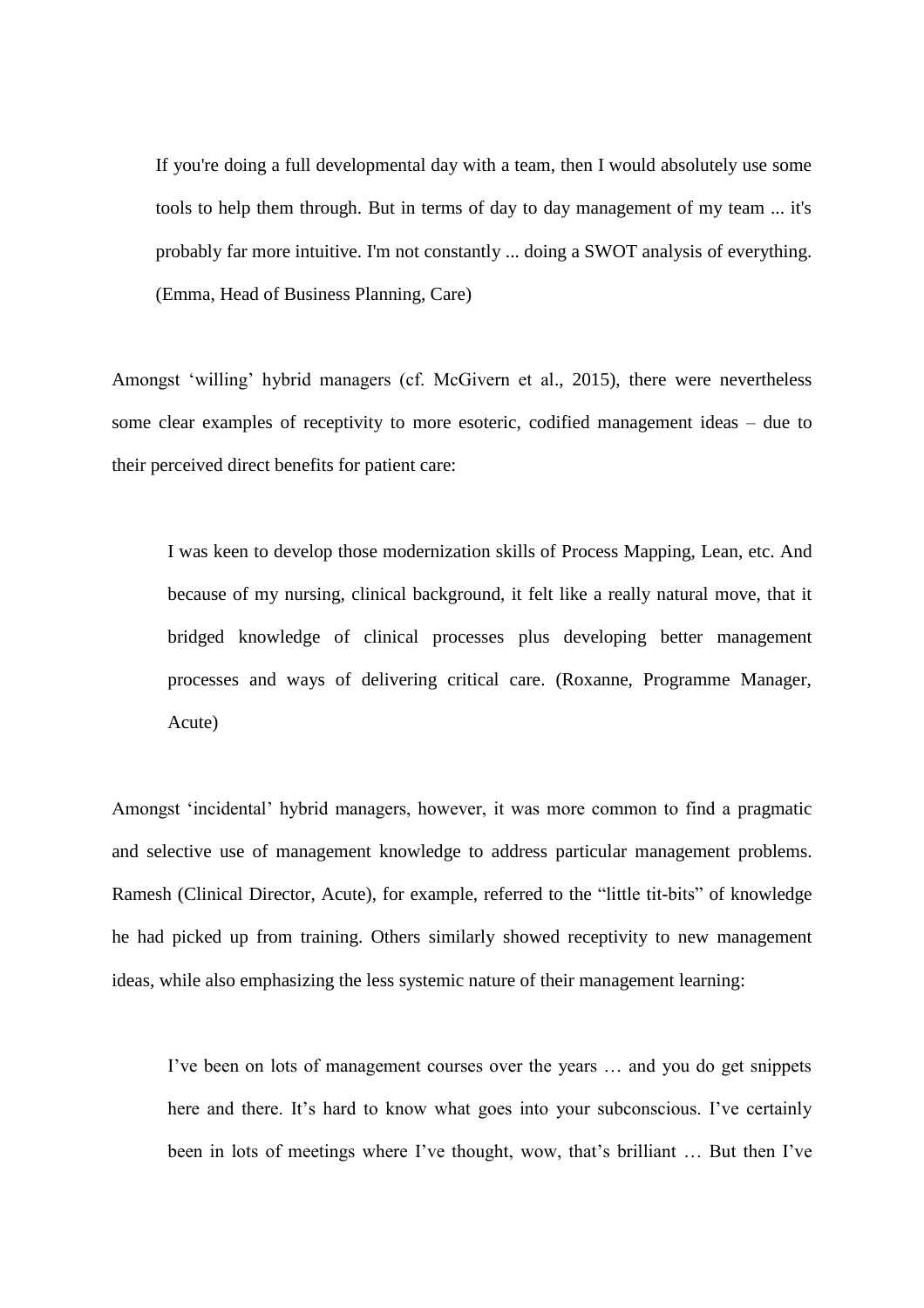gone back to my normal work and behaved in more or less the same way … Most of it is muddling your way through a problem and finding a solution that works. (Brian, Associate Medical Director, Acute)

The principal challenge for proselytizers of codified management knowledge within each trust was therefore to link their ideas more subtly with the needs of receptive hybrid managers in ways that would help them 'muddle through'. Emma, who depicted this as "translating that into a story they recognize" went on to stress the facilitation involved in:

… work[ing] with managers and clinicians in services, looking at the pathways, looking at the processes, helping them achieve the outcomes – because often they know the answers but don't know how to make it happen. (Emma, Head of Business Planning, Care)

At the same time, it was clear again that what was important was not simply the translation of meaning of new management ideas, but also their negotiated transformation in and through practice to meet clinical context and needs (cf. Carlile, 2004):

When they are talking about service redesign and the things that are really important to them, I think you do have to have some clinical input into that … Because otherwise the thing that you think is going to be the best, most efficient and most effective way to go actually won't work because clinically it's not sound. (Elena, Service Manager, Care)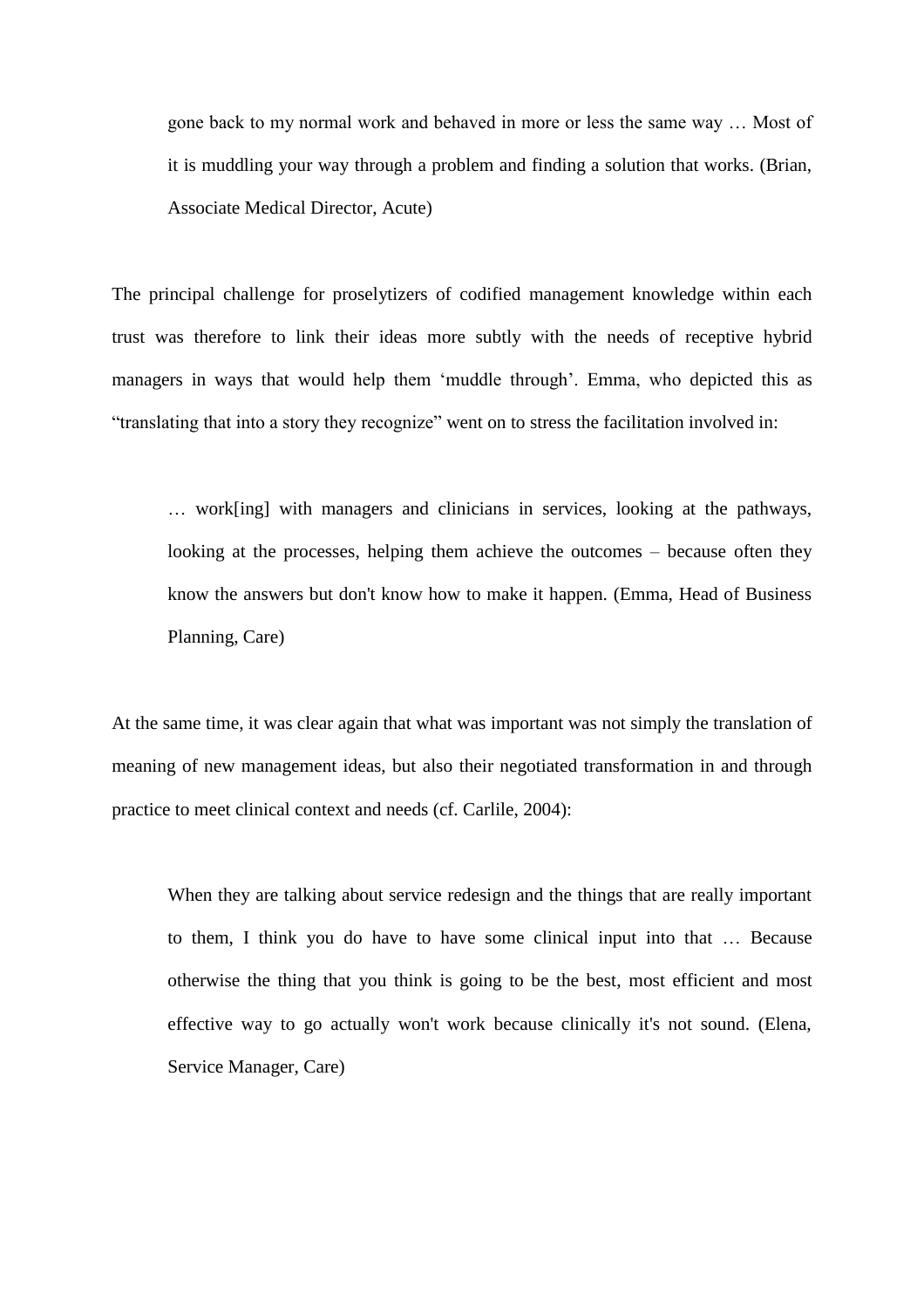Overall, there were major impediments to the application of codified systems of management knowledge – not simply due to problems with their suitability, but also with their acceptability (cf. McCann et al., 2015). Even those managers who were keen to promote different ways of thinking were self-conscious and self-effacing in their attempts to do so. Nevertheless, managers continued to find value in using such forms of knowledge to help facilitate analysis of local strategic and operational needs.

#### **Experiential and social learning**

This more subtle and intuitive approach to acquiring and using management knowledge was accentuated further by the observation that, for the most part, learning and the application of management knowledge was seen to be much more personally embodied (cf. Blackler, 1995) in managers' tacit skills, as well as being highly practically-focused and socially situated:

You can use whatever methodology you want, but at the end of the day, you're sitting there talking to people, trying to understand why they're doing what they're doing, and asking them to reflect and consider why they might want to do something differently. (Ross, Service Manager, Care)

Although one in four managers possessed foundational management knowledge in the form of management educational qualifications (usually PG Diploma or MSc/MBA and mainly amongst functional managers), these were far less prevalent across the sample than clinical or health-related qualifications. Generic management abilities that were most often emphasized as important to the job (e.g. interpersonal skills) were commonly presumed to be developed through experience and training. However, despite the importance attached by some managers to training, virtually every one interviewed put a stronger emphasis upon the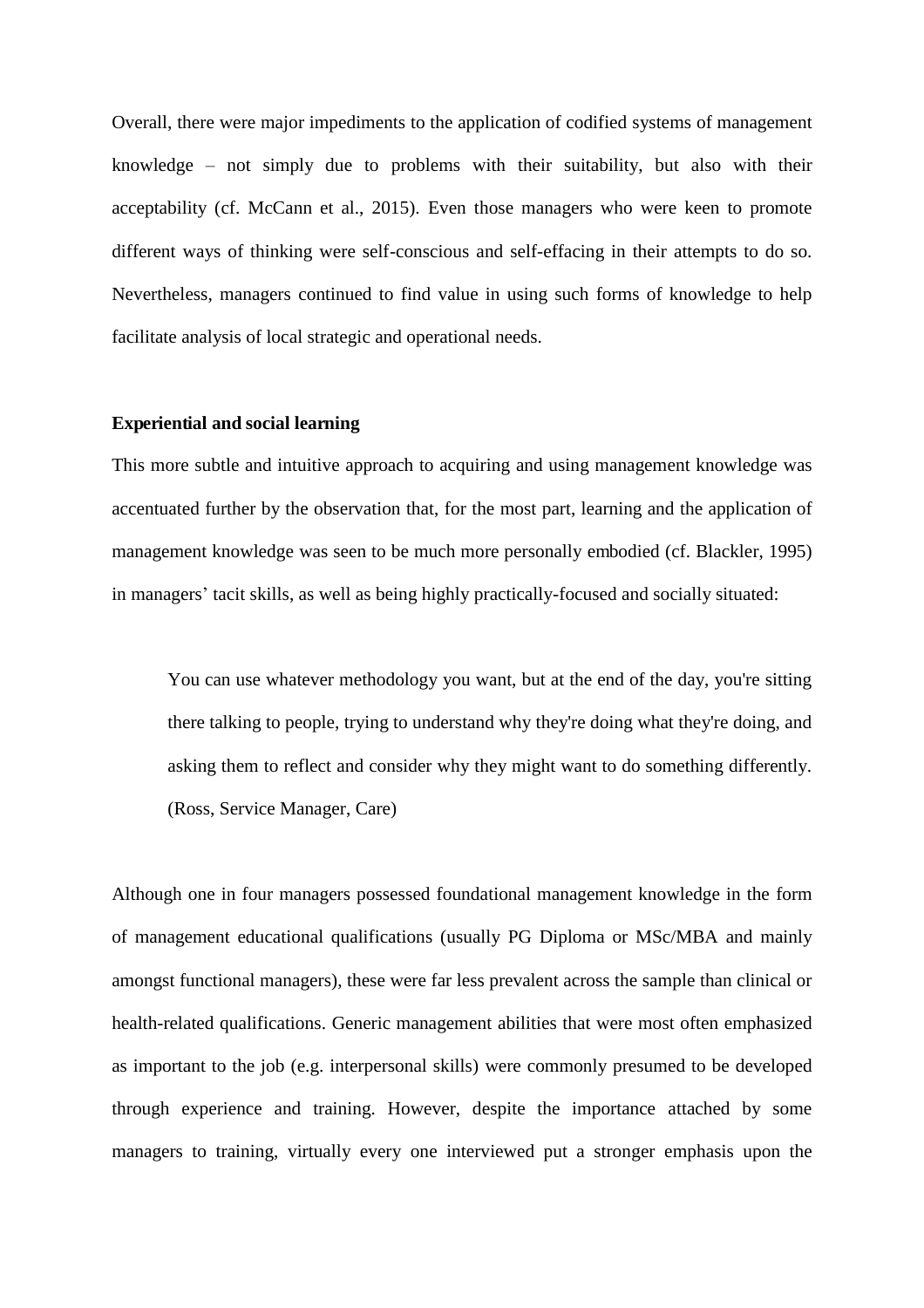importance of experiential learning as the basis for their accumulation of management knowledge. The following quote was typical of this privileging of on-the-job learning over taught management knowledge:

I think I've learned more on the job than anywhere else … There are times you are managing the situation and you think, now what did I learn on that management course? And actually it's very difficult to use that … It would be great to have something that could … help you quickly with all these skills. (Robert, Clinical Director, Care)

An important aspect of experience was also the social learning that occurred. Formally, mentoring and coaching relationships with senior colleagues were important. Informally, managers often learned implicitly from each other – through direct observation and conscious role modeling. In some instances, these social experiences prompted managers to reflect on their managerial approach by contrasting it with an alternative more 'businesslike' ideal:

My manager is a real business manager. She's got a real business head on her, and it's interesting to learn from her … She does think completely differently to me, but I think we actually complement each other quite well. I've learnt an awful lot from her. (Belinda, Therapies Manager, Acute)

However, the overwhelming emphasis in the interviews was upon the importance attached to social learning and learning by doing that tended to reinforce and reproduce existing ways of managing and accepted forms of knowing. In the training sessions we observed for middle managers at the Care trust, for example, leadership concepts were introduced, but managers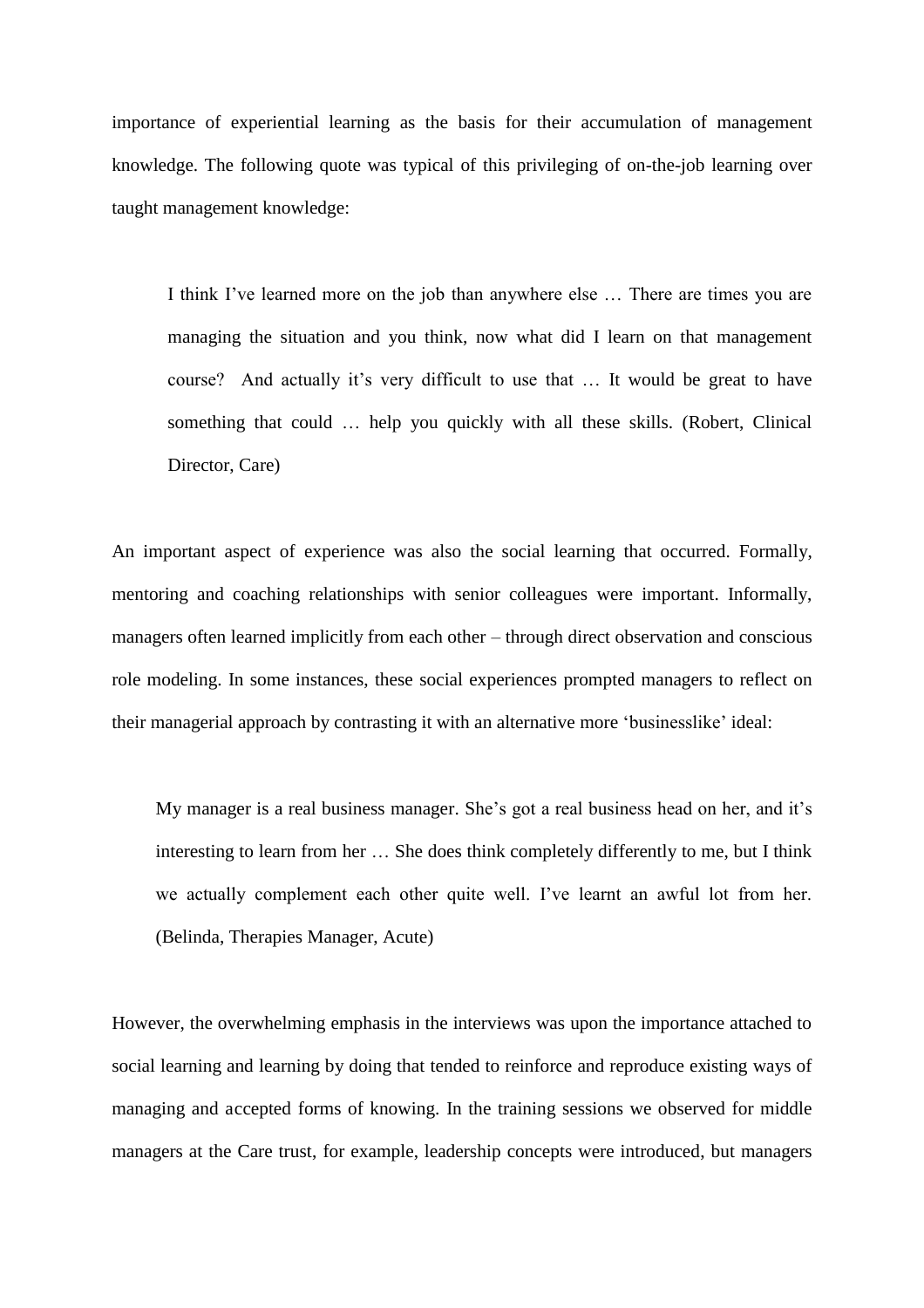clearly valued more the opportunities to interact with their colleagues and to share experiences of how to deal with leadership challenges they faced in their work. In other words, it was the strong ties used to share tacit understandings in familiar settings that tended to be most highly valued.

#### **Discussion**

Through this analysis, we have considered various ways in which healthcare managers engage with management knowledge and used the five 'images' of knowledge outlined by Blackler (1995) to highlight: the strong influence of knowledge embedded in local reporting rules and procedures; the growing importance of embrained financial expertise in the knowledge base of individuals; the continued strong influence of encultured clinical norms, values and practices, particularly amongst hybrid managers; a more limited and guarded engagement with encoded management tools and techniques; and a widespread valorization of embodied expertise and socialized, experiential learning. Of course, managers engaged with these multiple, inter-related forms of knowledge in various ways to shape their individual thinking and practice (cf. Gabbay and le May, 2004). However, understanding how these affected the managers interviewed also required a grasp of their varied professional backgrounds, as well as an understanding of the specificities of each organizational context, as well as the interaction between the two. Not only were these important mediating factors influencing knowledge mobilization, they also suggested serious obstacles to hopes of improving management learning and implementing new management knowledge in healthcare.

First, it is clear that institutional statutory reporting requirements played a major part in shaping orientations to management knowledge across all three trusts, encouraging typical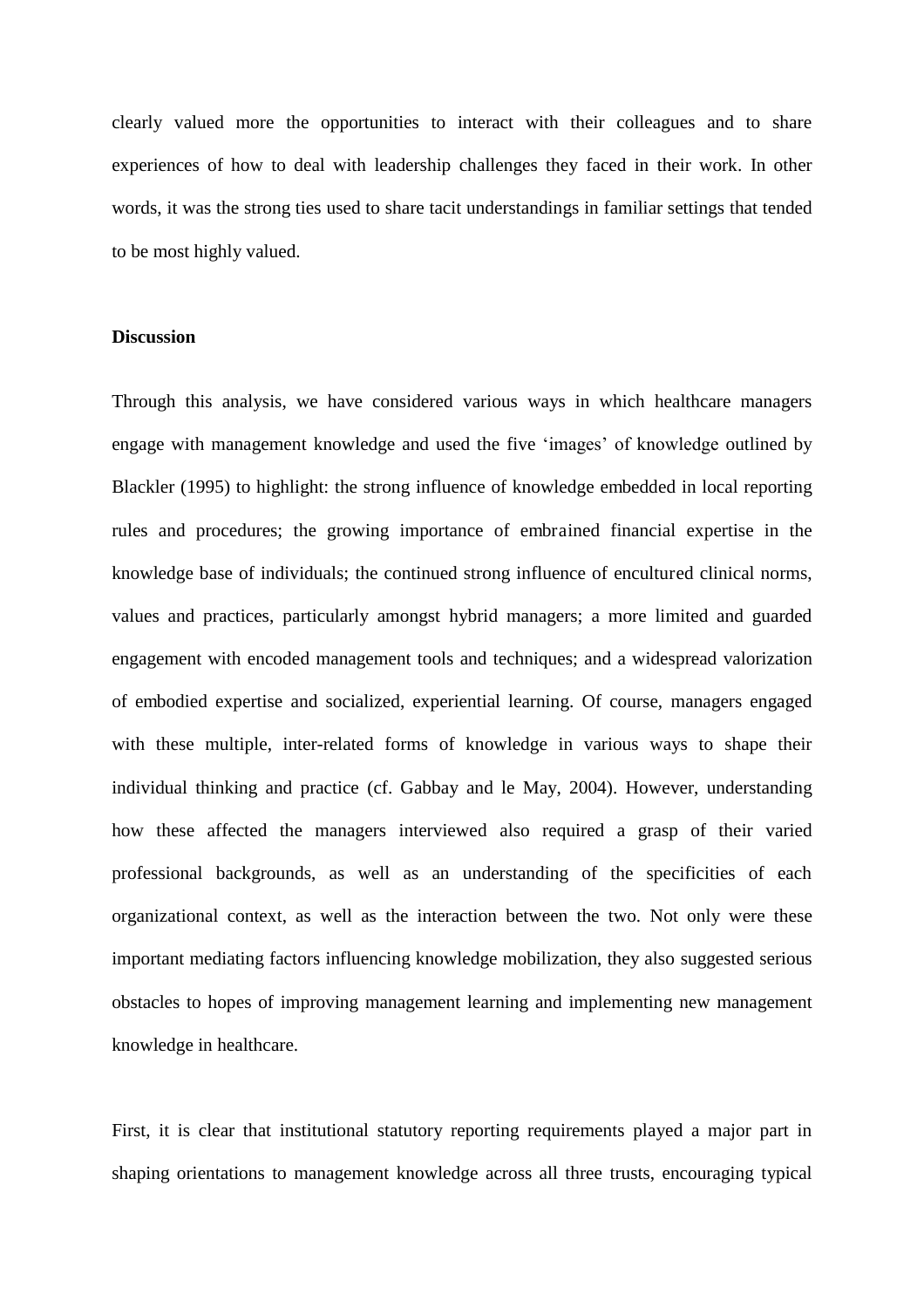bureaucratic methods of reporting that also converged with organizational efforts to promote greater standardization and formalization of process. The net effect was not only to narrow managerial attention to flows of performance management information and immediate operational concerns, but also to reinforce the primacy of 'home grown' management knowledge embedded in existing systems and practices. This left comparatively little time and space for training and reflection and limited the motivation to learn from alternative forms of management knowledge.

Second, financial management knowledge and expertise was becoming an increasingly important component of managerial work and having a major effect upon managerial agendas and 'embrained' knowledge (cf. Power and Laughlin, 1992). Although this took a different form across the trusts, there was some commonality in the extent to which financial expertise had become privileged and was internalized amongst functional and hybrid general managers. In contrast, despite some acceptance on their part, it continued to be a struggle to encourage clinical managers to think financially/commercially.

Third, as might be expected given inter-professional power relations in healthcare, clinical experience had a powerful effect in helping managers make sense of their management role and in brokering relationships with clinicians (cf. Currie and White, 2012; Burgess and Curries, 2013). Managers' relational skills were of course important in helping bridge the divide between managers and clinicians. However, these crucially built upon the 'encultured' understandings that clinical experience gave rise to and which enhanced hybrid managers' credibility – allowing them to move from one perspective/role (managerial) to another (clinical). Conversely, this hybrid capability clearly distorted how those managers interpreted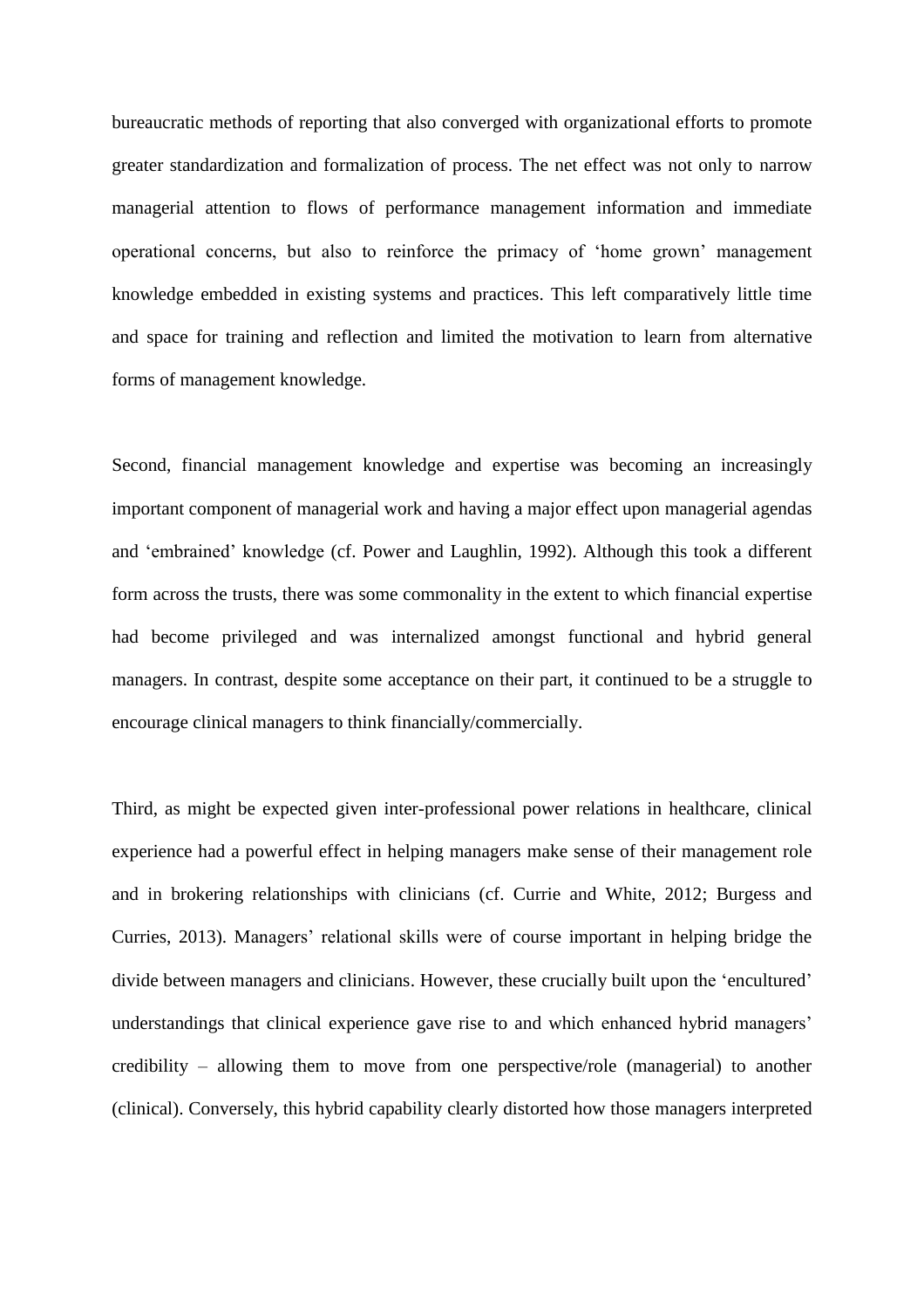and used management knowledge, by aligning it directly with their preferred clinical epistemologies (cf. von Knorring et al., 2016).

Fourth, there were clear limits to the extent to which other, more external, esoteric and encoded systems of knowledge were adopted or adapted. Codified management tools and techniques were not uncommon and some managers were keen to promote them. However, it was not simply that there were challenges in translating them into a healthcare context – due to differences in meaning and suitability – there were also major impediments to their spread – due to transformations in practice that were required for them to be accepted (cf. Carlile, 2004) and continuing questions about their validity and evidence base (cf. Morrell and Learmonth, 2015). Nevertheless, managers clearly found value in using such systems of knowledge surreptitiously, in order to help teams make sense of local strategic or operational options and constraints. As such, through management reflection, they still played an important generative role in promoting alternative ways of thinking (cf. Cook and Brown, 1999).

Fifth, the management knowledge most prized by managers was that gained from experience, and a strong emphasis was placed on more socialized and experiential forms of learning. Drawing recurrently upon strong social ties and personal knowledge bases may have enabled managers to deal, in very practical ways, with the problems and issues they faced. In other words, it encouraged the direct application of acquired skills and tacit understandings (or extrapolation of past learning) to the solution of immediate operational problems. However, there was also a downside – in the effects that such 'embodied' knowledge had in reproducing existing and accepted, 'tried and tested', ways of working.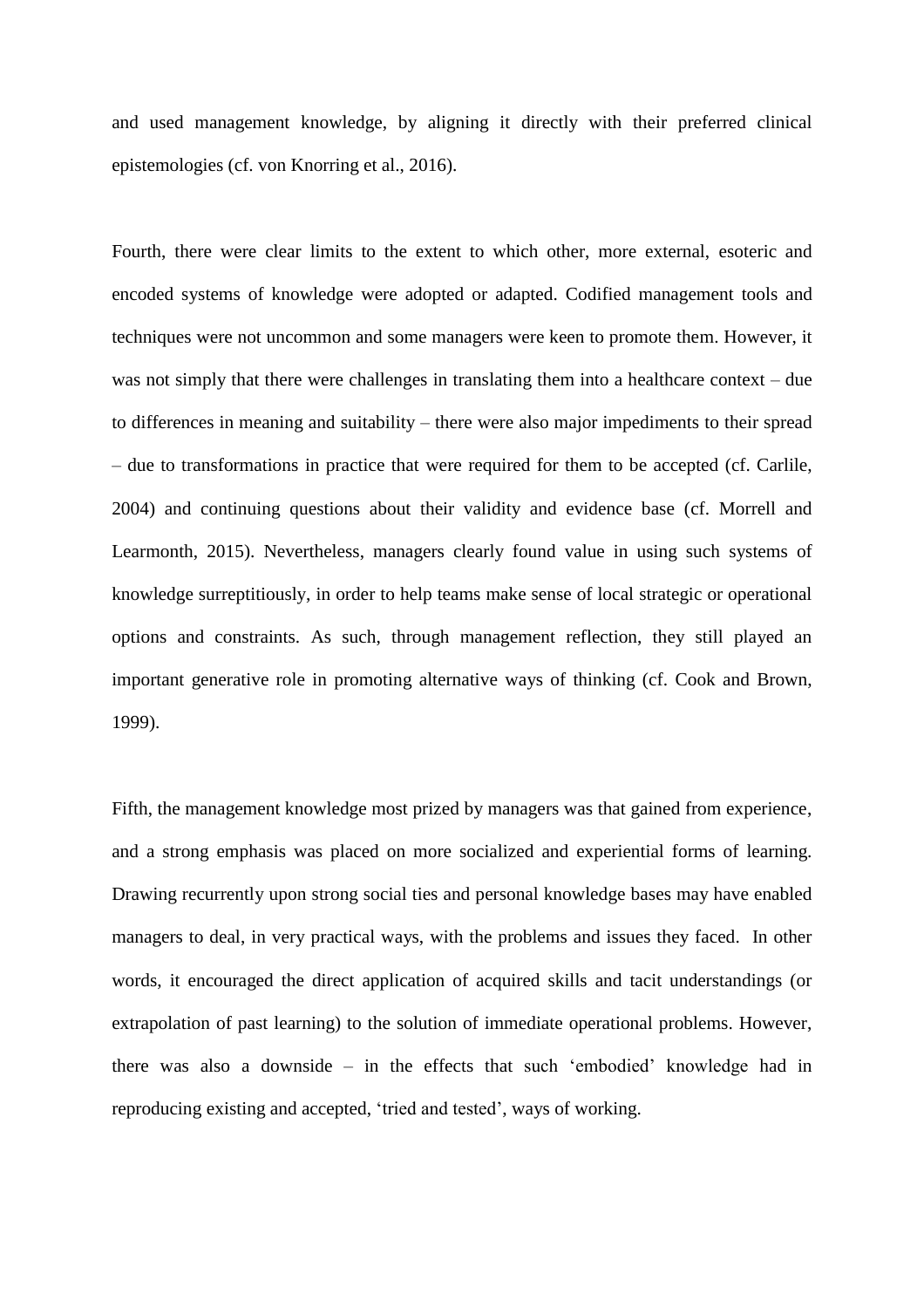Taking these points together, the findings suggest that managers' mobilization of knowledge within (and between) healthcare trusts is not exclusively a function of professional orientations and backgrounds, or a consequence of contextual constraints that enable and inhibit flows of different sources and types of information, but rather a phenomenon that is informed by, and influences, both. It is widely recognized that there are obstacles to the direct translation of encoded forms of knowledge into practice (Ferlie et al., 2015) and that managerial 'mindlines' (Gabbay and le May, 2004) are strongly influenced by encultured professional understandings and embodied experience mediated by situated practice (cf. Carlile, 2004; Bartunek, 2011; Burgess and Currie, 2013). However, differentiating between types of manager and the contexts in which they act illuminates the more complex ways in which knowledge flows. It serves to identify, for example, systematic differences in the receptivity and strength of attachment to different sources and forms of knowledge between groups. In addition, it also reveals the contrasting opportunities available to these managerial groups when they seek to mobilize these forms of knowledge and instantiate their particular 'management thinking' in practice. To illustrate, we can compare the accounts of two types of general manager: hybrid and pure play.

Hybrid managers, who straddled the clinical-managerial divide (Llewellyn, 2001), generally took recourse to clinical experience and a clinical perspective in terms of dominant sources of meaning. However, they varied in the ways they engaged with management knowledge. Of these hybrids, those fitting the description of 'willing' (McGovern et al., 2015) appeared to ground their knowledge of management practices in ways that, while privileging clinical care, also readily accepted the value and plausibility of service improvement. Those characterized as 'incidental' hybrids were more distanced from management practice due to their strong and enduring clinical identity. Nevertheless, even these managers were at times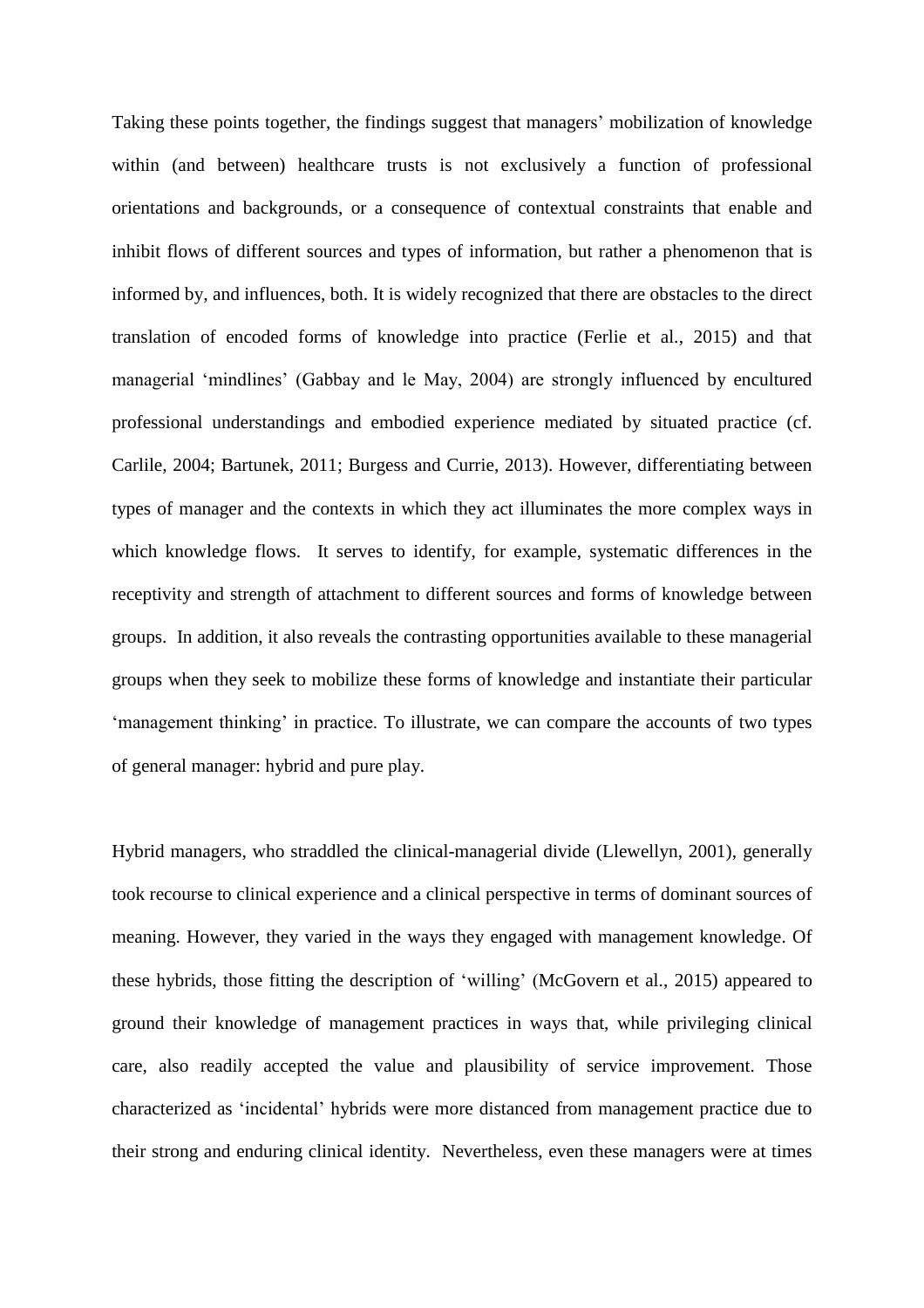able to appreciate the value of abstract management knowledge – albeit knowledge framed in less systemic and more clinical terms. In both cases, institutional and organizational imperatives created the need to respond by privileging more embedded forms of management knowledge. However, they also created such overwhelming pressure that it became hard for managers to do anything other than respond to immediate, mandatory and practical demands.

For pure play managers, whose receptivity to abstract management knowledge was stronger, the challenge became one of framing managerial tools and techniques in ways that made sense to their clinical and hybrid colleagues, and which acknowledged their frames of reference and the conditions they faced. The direct confrontation to clinical context and clinical identity implicit in early attempts to implement codified systems had now given way to much more subtle and socialized ways of instilling radical thinking about plausible process improvement. However for those managers too, their take on management knowledge was not only influenced by the need for clinical credibility, it was also conditioned by contextual pressures. In other words, clinical credibility and/or financial/institutional imperatives were the keys to them establishing influence and imparting management knowledge. The overall effect, then, was an inevitable distortion of management knowledge in its translation into healthcare management practice.

A more nuanced understanding of the flow of management knowledge in healthcare thus emerges when one takes into account the different professional backgrounds that informed managers' approaches to management in conjunction with differences in the organizational contexts in which they were acting. With regard to context, differences that seemed significantly to affect orientations to management knowledge were in the propensity for trusts to default to bureaucratic systems; in the nature and impact of financial and commercial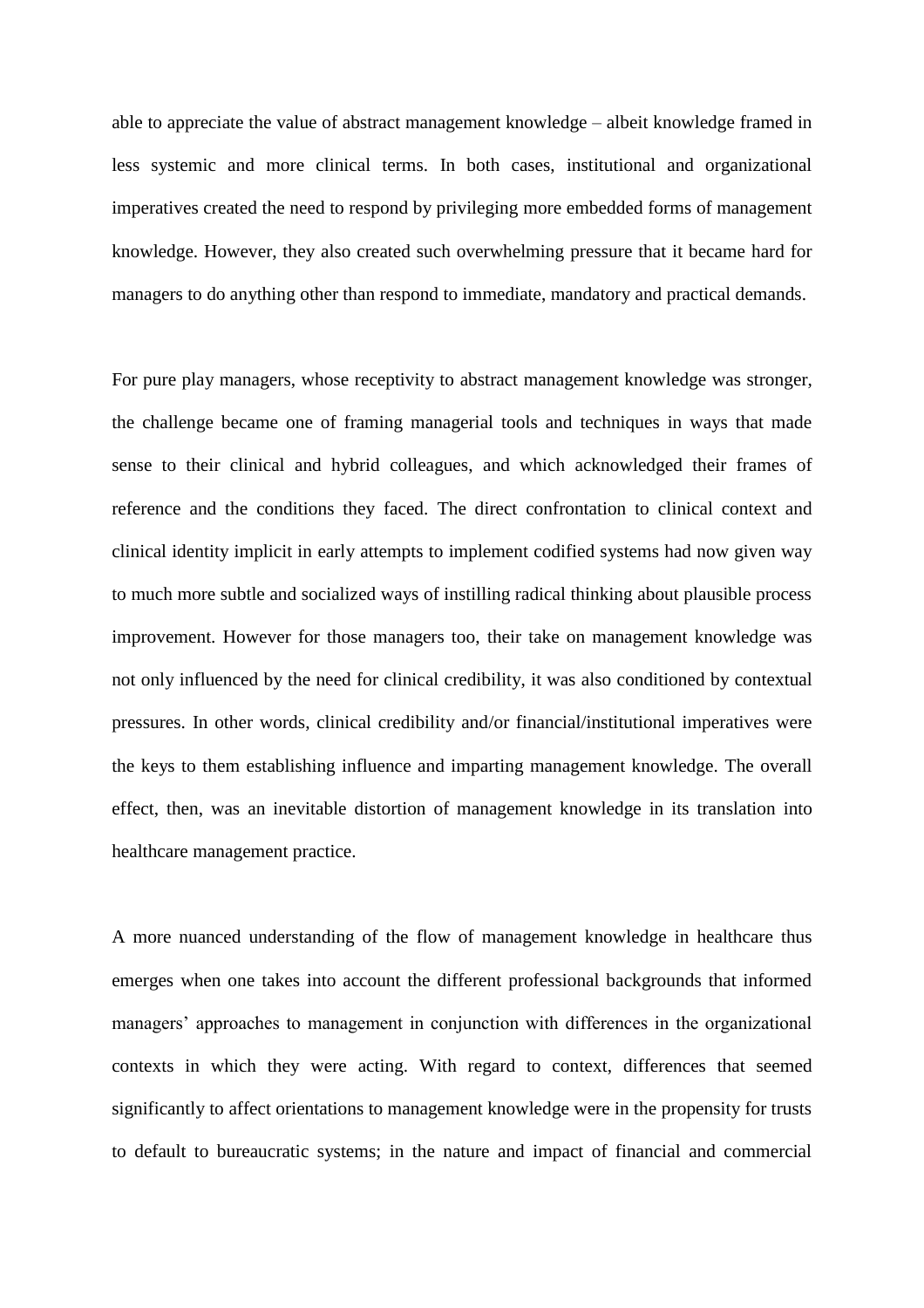imperatives; and in the relationships between hybrid and pure play managers. Where reporting systems and standard procedures were more developed, financial pressures more acute, and there was greater a differentiation between pure and hybrid managers (as at Acute), this appeared to heighten the challenges facing managers in mobilizing more abstract and less embedded management knowledge – compared with situations where processes were less standardized, commercial opportunities co-existed with financial pressures and hybrid managers were more ubiquitous (as at Care).

As some of these tendencies, such as financial pressures, increasing commercial imperatives and tighter bureaucratic monitoring, become more prevalent across the NHS, we can expect challenges in mobilizing alternative sources of management knowledge to intensify. This suggests a possibly greater divergence emerging than policy makers and institutional bodies might think between espoused theories surrounding professionalism in healthcare management and the theories actually used by managers faced with the daily agenda of pressing operational demands.

#### **Conclusion**

In light of calls for more effective mobilization of management knowledge in the field of healthcare, this paper has examined how managers in the NHS relate to different sources and forms of knowledge, drawing upon a socialized conception of knowledge mobilization. The study shows that specific organizational context and individual managerial background interact to inform how managers engage with particular forms of management knowledge, with clear implications for how this tends, on the whole, to reinforce existing management practice. In exploring the effects in different contexts of statutory reporting requirements,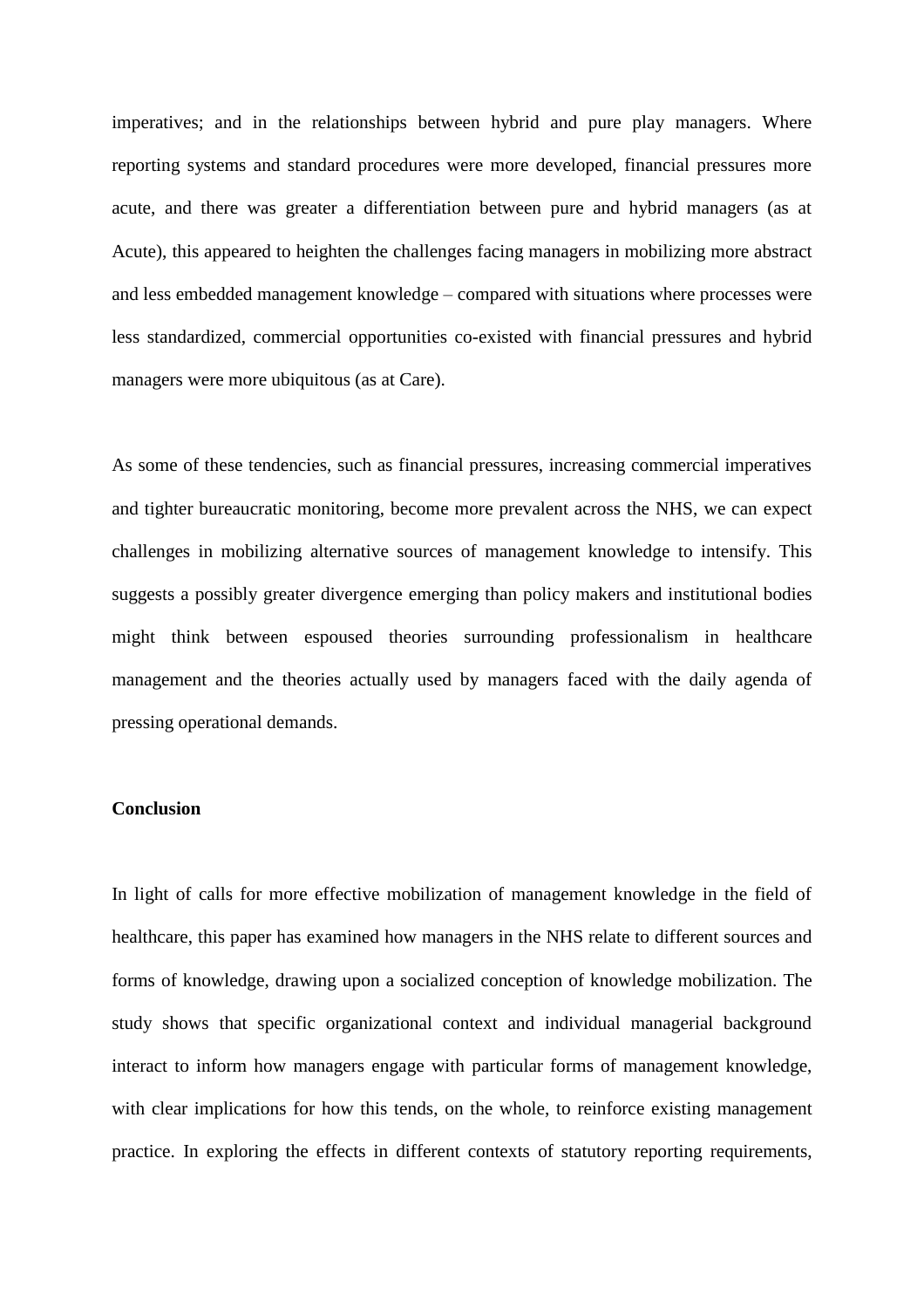financial management concerns, clinical dominance, codified management methodologies and a deep faith in experiential learning, we have traced some of the implications and challenges which arise for different kinds of healthcare manager, with particular reference to the implications for hybrid and pure play managers. The combined effect is a profound challenge to effective knowledge mobilization, particularly given the pressures currently facing healthcare systems in general, and the NHS in particular. More research is needed to examine these tensions and their effects on managers if the aim is to understand better the major influences on managerial knowledge mobilization in healthcare. However, an important start has been made here in highlighting the multifarious nature of healthcare management knowledge and the mediating effect of professional and organizational circumstances on its mobilization.

#### **References**

Bartunek, J. M. (2011) Intergroup relationships and quality improvement in healthcare. BMJ Qual Saf 20(Suppl 1):i62-i66.

Bate P and Robert G (2002) Knowledge management and communities of practice in the private sector: lessons for modernizing the National Health Service in England and Wales. Public Administration, 80(4): 643-663.

Bevan G and Hood C (2006) What's measured is what matters: targets and gaming in the English public health care system. Public Administration, 84(3): 517-538.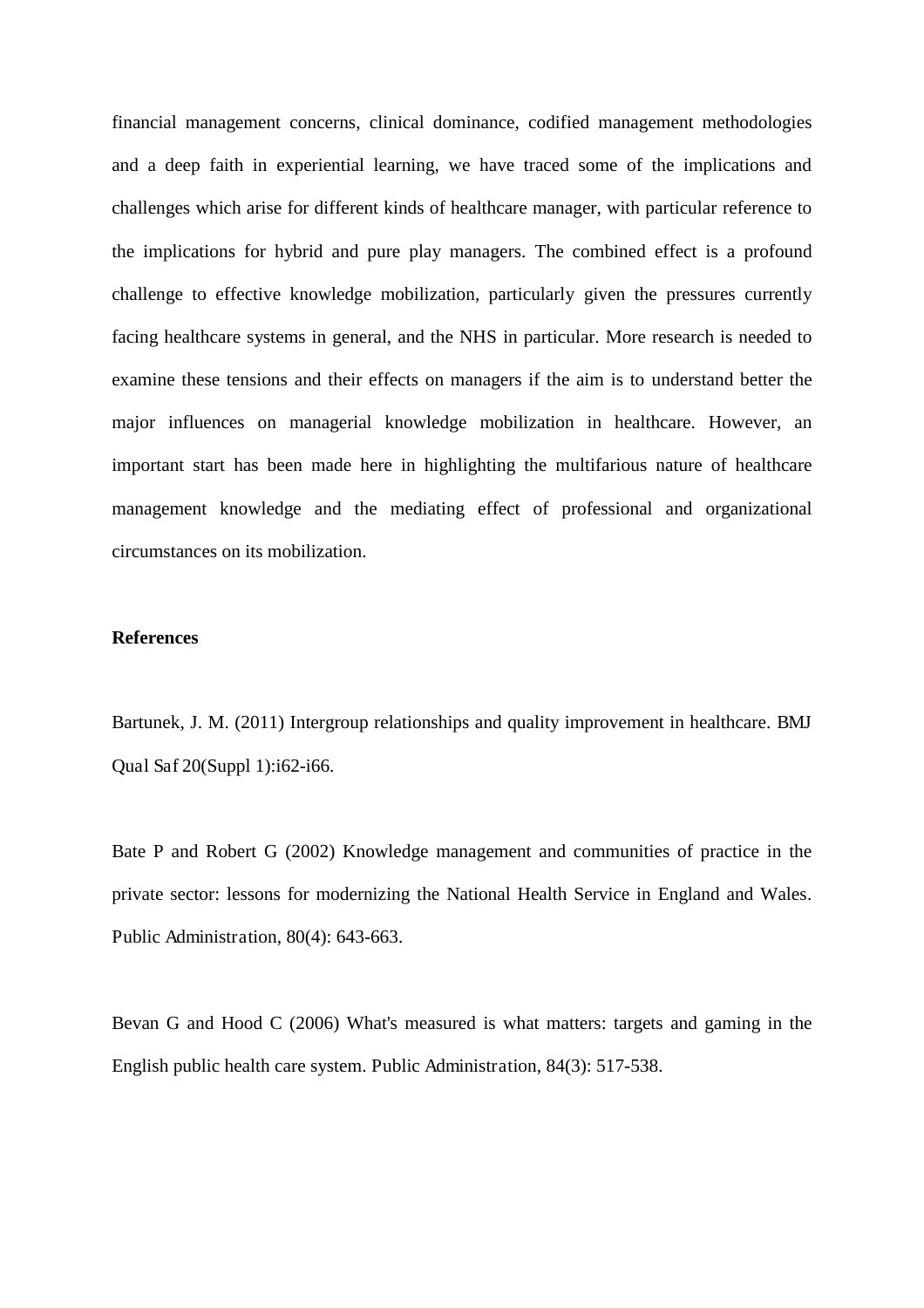Blackler F (1995) Knowledge, knowledge work and organizations: an overview and interpretation. Organization Studies, 16(6): 1021-46.

Brocklehurst M, Grey C and Sturdy A (2009) Management: the work that dare not speak its name. Management Learning, 41(1): 7-19.

Buchanan D. (2013). Pure plays and hybrids: acute trusts management profile and capacity. Journal of Health Services Research & Policy, 18(2), 90-97.

Buchanan D, Addicott R, Fitzgerald L, Ferlie E and Baeza J (2007) Nobody in charge: distributed change agency in healthcare. Human Relations, 60(7): 1065-1090.

Burgess N and Currie G (2013) The knowledge brokering role of the hybrid middle level manager: the case of healthcare. British Journal of Management, 24: S132-S142.

Carlile P (2004) Transferring, translating, and transforming: an integrative framework for managing knowledge across boundaries. Organization Science, 15(5): 555-68.

Cook S and Brown JS (1999) Bridging epistemologies: the generative dance between organizational knowledge and organizational knowing. Organization Science, 10(4): 381- 400.

Currie G (1997) Contested terrain: the incomplete closure of managerialism in the health service. Health Manpower Management, 23(4): 123-132.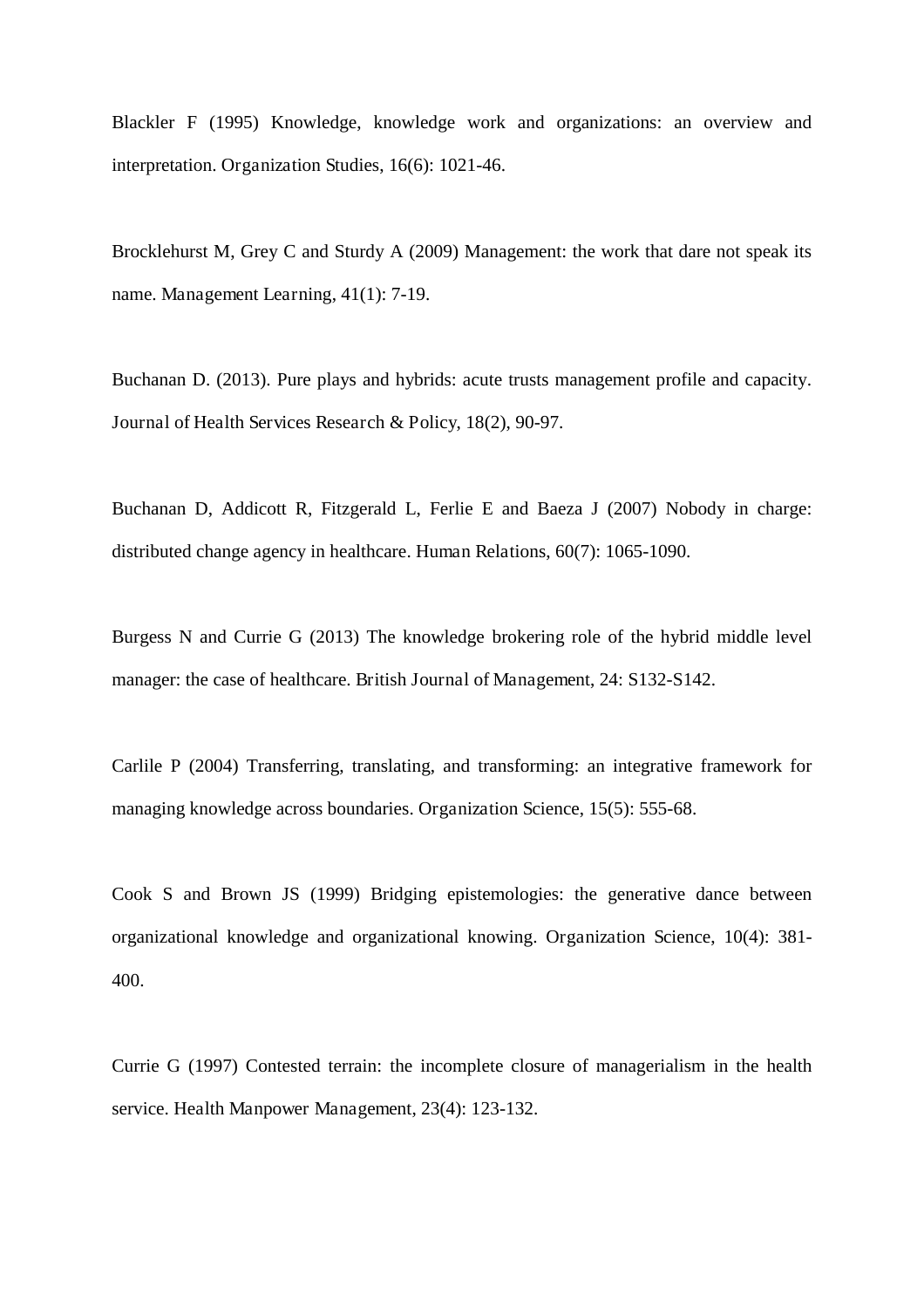Currie G (2006) Reluctant but resourceful middle managers: the case of nurses in the NHS. Journal of Nursing Management, 14: 5-12.

Currie G and Croft C (2015) Examining hybrid nurse managers as a case of identity transition in healthcare: developing a balanced research agenda. Work, Employment and Society, 29(5), 855-65.

Currie G, Finn R and Martin G (2009) Professional competition and modernizing the clinical workforce in the NHS. Work, Employment and Society, 23(2): 267-84.

Currie G and Suhomlinova O (2006) The impact of institutional forces upon knowledge sharing in the UK NHS: the triumph of professional power and the inconsistency of policy. Public Administration, 84(1): 1-30.

Currie G. and White L. (2012). Inter-professional barriers and knowledge brokering in an organizational context: The case of healthcare. Organization Studies, 33(10): 1333-1361.

Davies HTO and Harrison S (2003) Trends in doctor manager relationships. British Medical Journal, 326: 646-649.

DH (2010) Equity and excellence: liberating the NHS. London: Department of Health.

Ferlie E, Crilly T and Jashapara A (2012) Knowledge mobilization in healthcare: a critical review. Social Science and Medicine, 74(8): 1297-1304.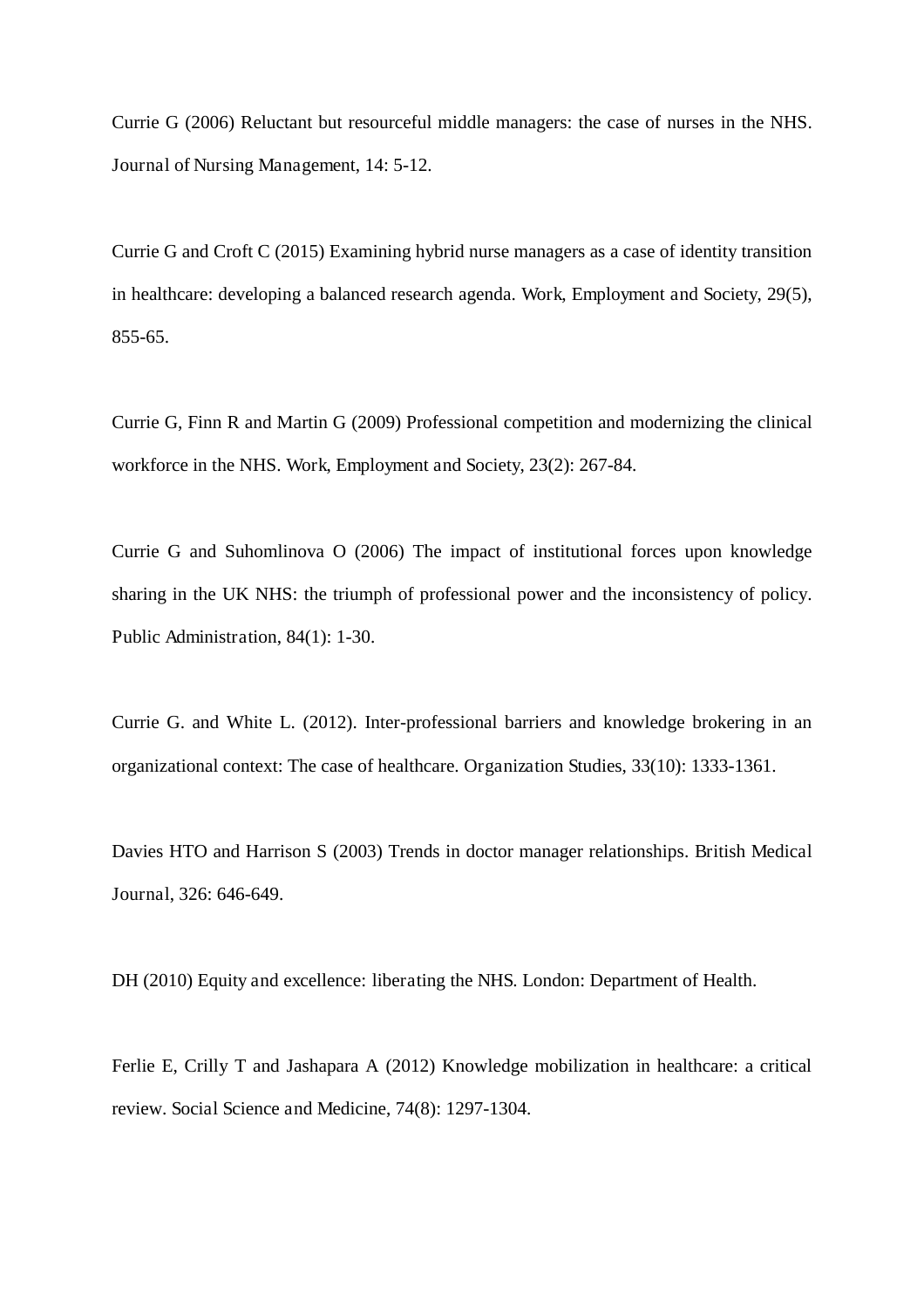Ferlie E, Ledger J, Dopson S, Fischer MD, Fitzgerald L, McGivern G and Bennett C (2015) The political economy of management knowledge: management texts in English healthcare organizations. Public Administration 94(1): 185-203.

Gabbay, J. and le May, A. (2004) Evidence based guidelines or collectively constructed 'mindlines'? Ethnographic study of knowledge management in primary care. BMJ 329.

Gioia DA, Corley KG and Hamilton AL. (2012) Seeking qualitative rigor in inductive research: notes on the Gioia methodology. Organisational Research Methods, 16 (1): 15–31.

Hyde P, Granter E, Hassard J and McCann L (2016) Deconstructing the welfare state: Managing healthcare in the age of reform. London: Routledge

Kings Fund (2011) The future of leadership and management in the NHS: No More Heroes. London: The Kings Fund.

Kislov, R., Hodgson, D. and Boaden, R. (2016) Professionals as knowledge brokers: The limits of authority in healthcare collaboration. Public Administration, 94(2), 472-89.

von Knorring M, Alexanderson K, Eliasson, A. (2016) Healthcare managers' construction of the manager role in relation to the medical profession. Journal of Health Organization and Management, 39(3), 421-440.

Learmonth M. (2008) Evidence-based management: a backlash against pluralism in organizational studies? Organization, 15(2): 283-291.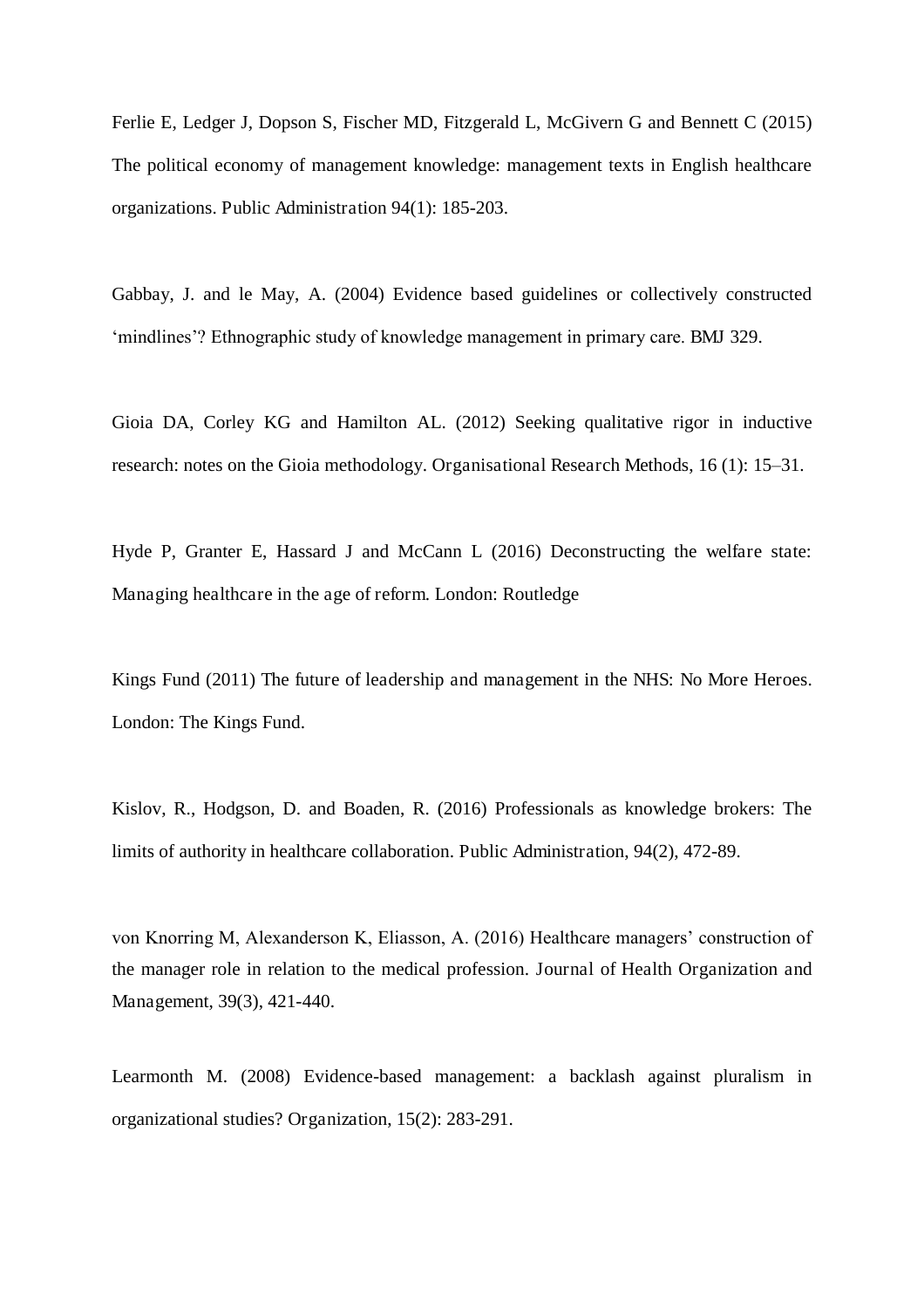Learmonth M. and Harding N. (2006) Evidence-based Management: the very idea. Public Administration, 84(2): 245-66.

Llewellyn S. (2001). 'Two-way windows': Clinicians as medical managers. Organization Studies, 22(4), 593-623.

Locke K. 1996. 'Rewriting the discovery of grounded theory after 25 Years?' Journal of Management Inquiry, 5(3): 239–45.

McCann L, Morris J and Hassard J (2008) Normalized intensity: the new labour process of middle management. Journal of Management Studies, 45(2): 343-371.

McCann L, Hassard J, Granter E and Hyde P (2015) Casting the lean spell: the promotion, dilution and erosion of lean management in the NHS. Human Relations, 68(10): 1557-1577.

McConville, T. (2006) Devolved HRM responsibilities, middle-managers and role dissonance. Personnel Review, 35(6), 637-653.

McGivern G, Currie G, Ferlie E, Fitzgerald L and Waring J (2015) Hybrid managerprofessionals' identity work: the maintenance and hybridization of professionalism in managerial contexts. Public Administration, 93(2): 412-432.

McNulty T (2002) Reengineering as knowledge management: a case of change in UK healthcare. Management Learning, 33(4): 439-458.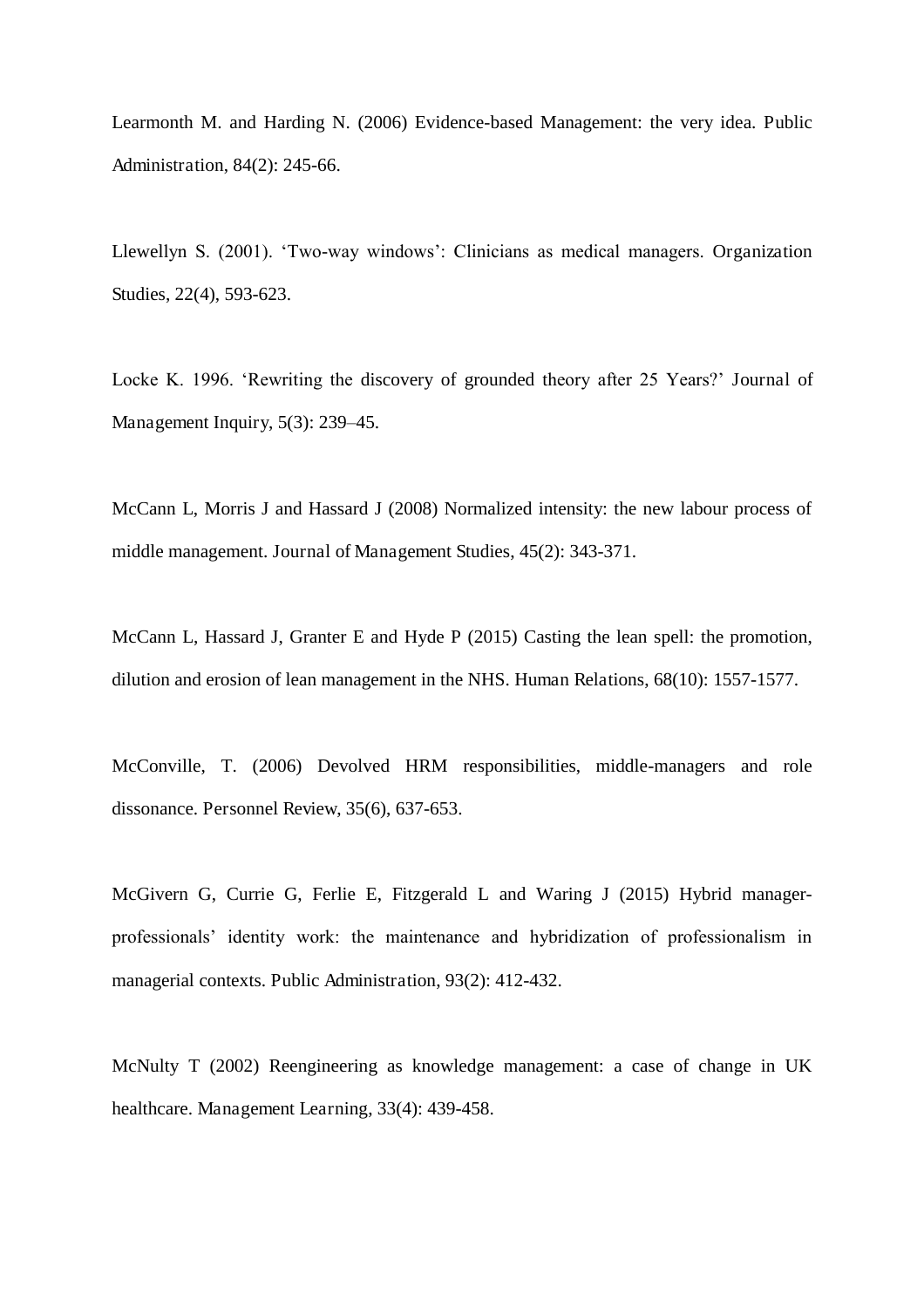Morrell K and Learmonth M. (2015). Against Evidence-Based Management, for Management Learning. Academy of Management Learning & Education 14(4): 520-33.

Nicolini D, Powell J, and Korica M. (2014) Keeping knowledgeable: How NHS Chief Executives mobilise knowledge and information in their daily work. Health Services and Delivery Research, 2(26)

NHS England (2014) Five year forward view. London: NHS England.

Nonaka I and Takeuchi I (1995) The knowledge creating organization. Oxford: Oxford University Press.

Oborn E, Barrett M and Racko G (2013) Knowledge translation in healthcare. Journal of Health Organization and Management, 27(4): 412-431.

Pollitt C (2013) The evolving narratives of public management reform. Public Management Review, 15(6): 899-922.

Power M and Laughlin, R (1992) Critical theory and accounting. In M Alvesson and H. Willmott (eds.) Critical management studies. London: Sage, pp. 113-35.

Rousseau DM (2006) Is there such a thing as 'evidence-based management'? Academy of Management Review, 31(2): 256-269.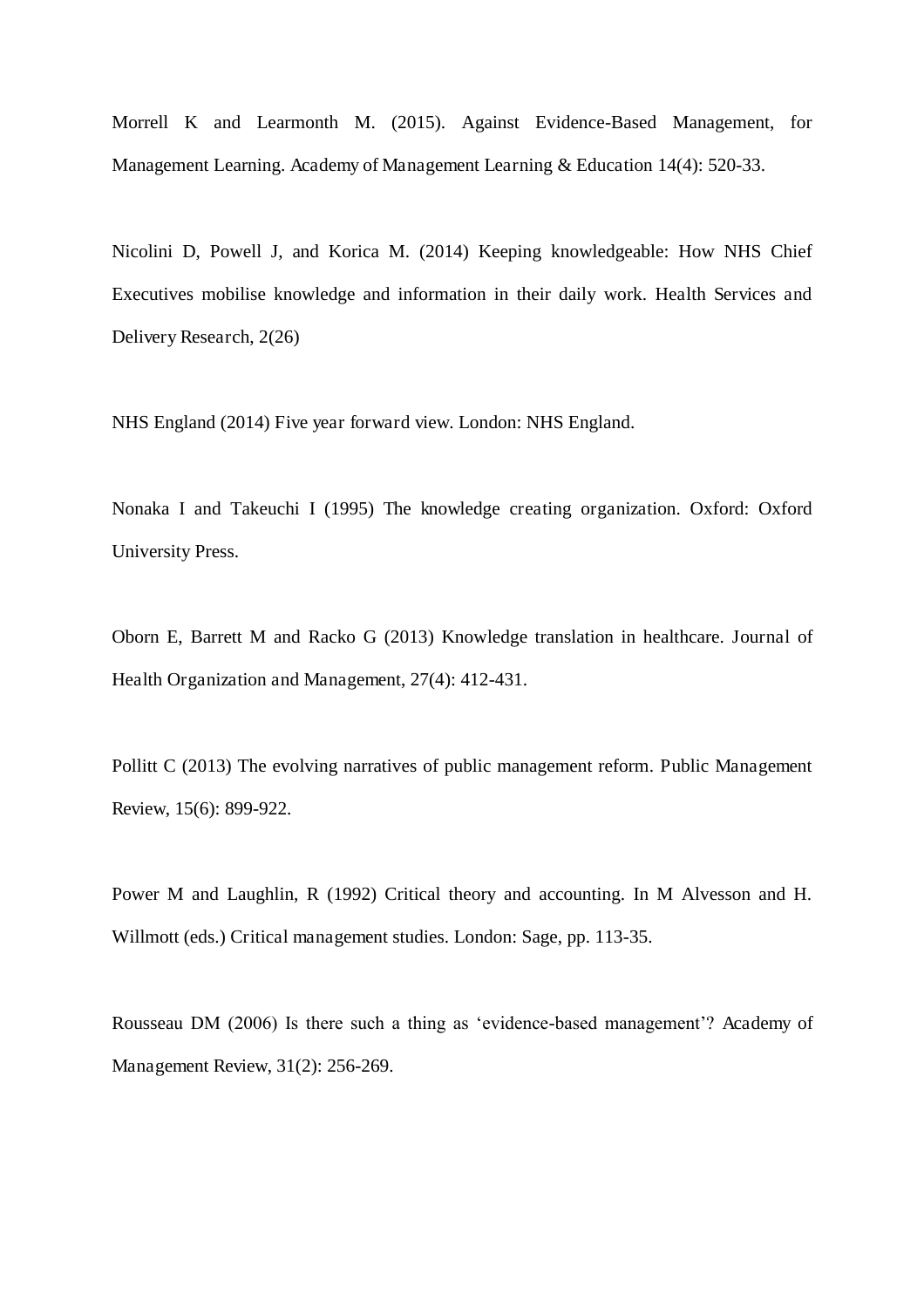Strauss A and Corbin J (1998) Basics of qualitative research: techniques and procedures for developing grounded theory. Thousand Oaks, CA: Sage.

Swan J, Newell S and Nicolini D (2016) (eds.) Mobilizing knowledge in healthcare: challenges for management and organization. Oxford: Oxford University Press.

Tsoukas H (1996) The firm as a distributed knowledge system: a constructionist approach. Strategic Management Journal, 17 (Winter): 11-25.

Walshe K and Rundall TG (2001) Evidence-based management: from theory to practice in health care. Millbank Quarterly, 79(3): 429-457.

Whitehead M, Hanratty B and Popay J (2010) NHS reform: untried remedies for misdiagnosed problems? The Lancet, 6763(10): 231-7.

Yin, R. K. (2014) Case study research: design and methods. Sage: London.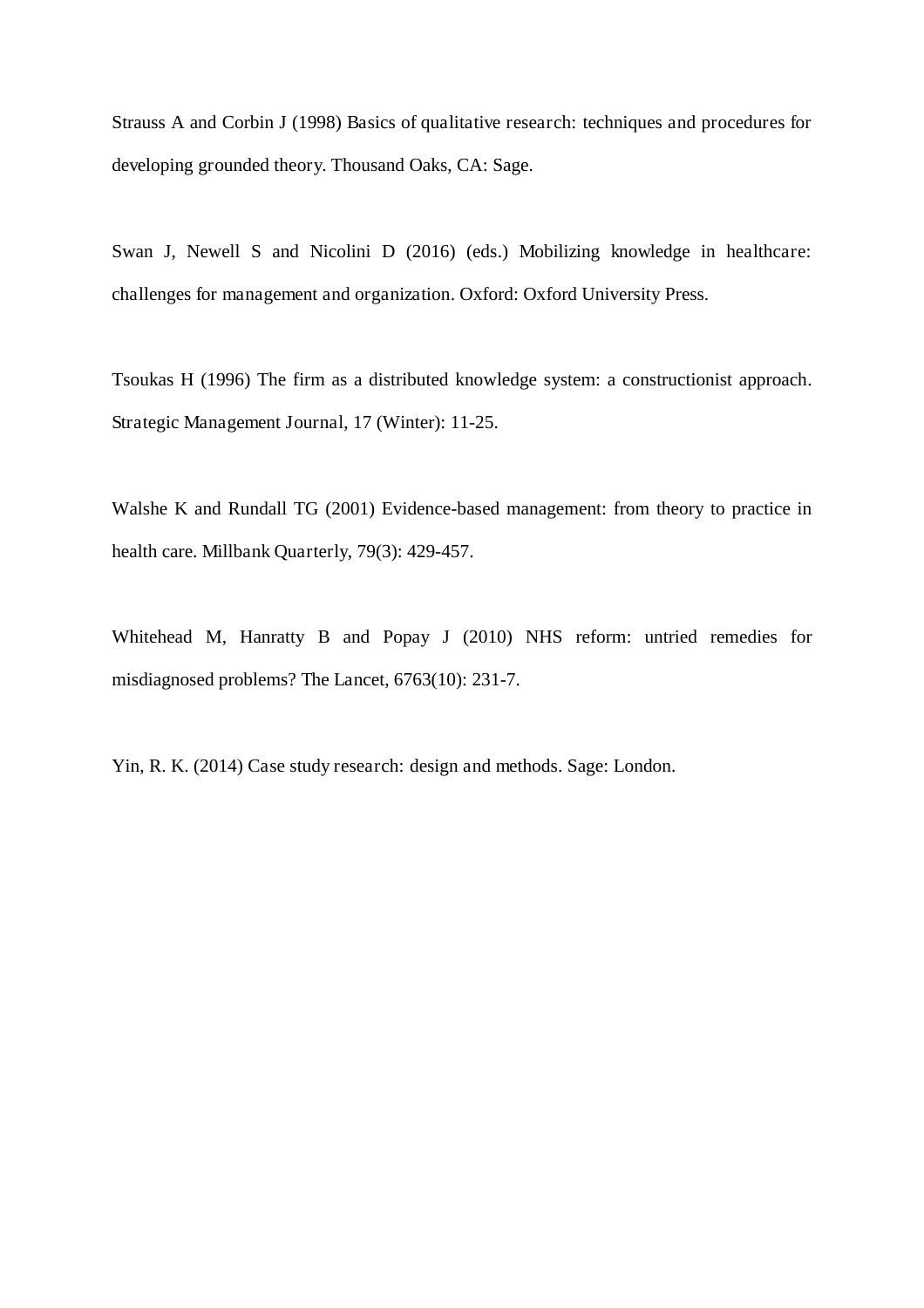

**Figure 1 Management selection framework**